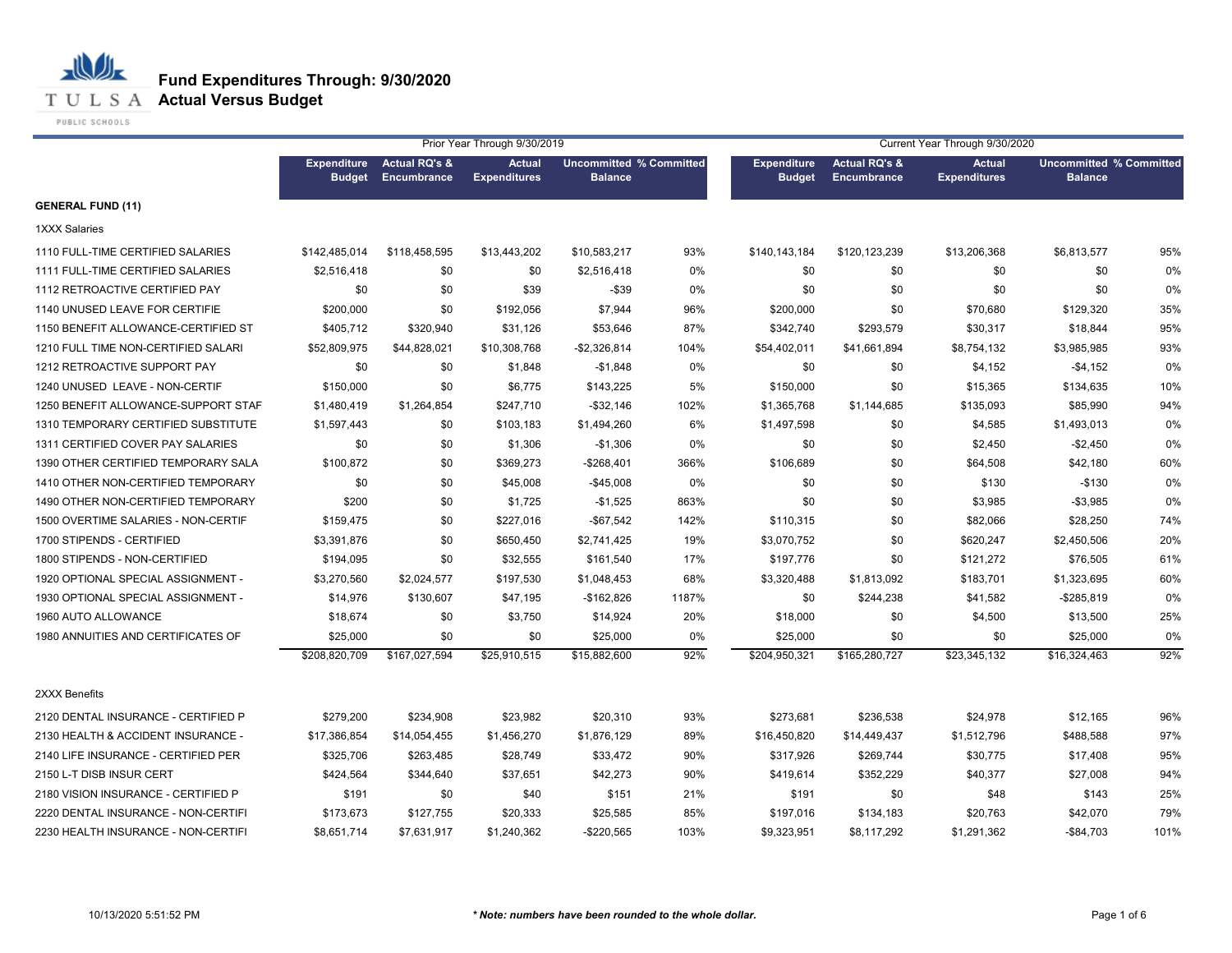**T U L S A Actual Versus Budget** 

PUBLIC SCHOOLS

|                                                  | Prior Year Through 9/30/2019        |                                         |                                      |                                                  |      | Current Year Through 9/30/2020      |                                         |                                      |                                                  |        |  |
|--------------------------------------------------|-------------------------------------|-----------------------------------------|--------------------------------------|--------------------------------------------------|------|-------------------------------------|-----------------------------------------|--------------------------------------|--------------------------------------------------|--------|--|
|                                                  | <b>Expenditure</b><br><b>Budget</b> | <b>Actual RQ's &amp;</b><br>Encumbrance | <b>Actual</b><br><b>Expenditures</b> | <b>Uncommitted % Committed</b><br><b>Balance</b> |      | <b>Expenditure</b><br><b>Budget</b> | <b>Actual RQ's &amp;</b><br>Encumbrance | <b>Actual</b><br><b>Expenditures</b> | <b>Uncommitted % Committed</b><br><b>Balance</b> |        |  |
| <b>GENERAL FUND (11)</b>                         |                                     |                                         |                                      |                                                  |      |                                     |                                         |                                      |                                                  |        |  |
| 2240 LIFE INSURANCE - NON-CERTIFIED              | \$127,525                           | \$64,503                                | \$16,386                             | \$46,636                                         | 63%  | \$135,149                           | \$97,975                                | \$17,554                             | \$19,620                                         | 85%    |  |
| 2250 L-T DISB INSUR                              | \$162,691                           | \$84,083                                | \$21,380                             | \$57,228                                         | 65%  | \$175,491                           | \$127,148                               | \$22,990                             | \$25,353                                         | 86%    |  |
| 2310 FICA - EMPLOYER'S CONTRIBUTION              | \$9,361,305                         | \$7,300,166                             | \$883,137                            | \$1,178,002                                      | 87%  | \$8,242,516                         | \$7,562,900                             | \$842,670                            | -\$163,055                                       | 102%   |  |
| 2320 MEDICARE - EMPLOYER'S CONTRIBU              | \$2,031,660                         | \$1,704,056                             | \$208,753                            | \$118,852                                        | 94%  | \$2,028,223                         | \$1,756,570                             | \$198,128                            | \$73,525                                         | 96%    |  |
| 2410 FICA - EMPLOYER'S CONTRIBUTION              | \$3,454,073                         | \$2,798,737                             | \$658,871                            | $-$3,535$                                        | 100% | \$3,753,639                         | \$2,629,133                             | \$549,630                            | \$574,876                                        | 85%    |  |
| 2420 MEDICARE - EMPLOYER'S CONTRIBU              | \$804,710                           | \$645,691                               | \$153,897                            | \$5,122                                          | 99%  | \$888,072                           | \$606,576                               | \$129,298                            | \$152,199                                        | 83%    |  |
| 2510 DISTRICT PAID RETIREMENT                    | \$1,074,377                         | \$689,325                               | \$192,703                            | \$192,350                                        | 82%  | \$1,214,447                         | \$831,094                               | \$218,508                            | \$164,845                                        | 86%    |  |
| 2520 RETIREMENT - FEDERAL MATCHING               | \$1,009,457                         | \$0                                     | \$162,696                            | \$846,761                                        | 16%  | \$824,736                           | \$0                                     | \$137,956                            | \$686,780                                        | 17%    |  |
| 2530 RETIREMENT - EMPLOYER'S CONTRI              | \$14,866,962                        | \$12,046,692                            | \$1,436,452                          | \$1,383,818                                      | 91%  | \$13,820,787                        | \$12,097,723                            | \$1,408,435                          | \$314,628                                        | 98%    |  |
| 2610 RETIREMENT - DISTRICT PAID NON              | \$194,586                           | \$46,215                                | \$37,728                             | \$110,643                                        | 43%  | \$195,184                           | \$47,804                                | \$47,611                             | \$99,769                                         | 49%    |  |
| 2620 RETIREMENT - FEDERAL MATCHING               | \$179,018                           | \$0                                     | \$29,424                             | \$149,595                                        | 16%  | \$189,770                           | \$0                                     | \$27,937                             | \$161,833                                        | 15%    |  |
| 2630 RETIREMENT - EMPLOYER'S CONTRI              | \$2,410,923                         | \$2,026,465                             | \$451,264                            | $-$66,806$                                       | 103% | \$2,471,066                         | \$1,801,726                             | \$426,021                            | \$243,319                                        | 90%    |  |
| 2710 UNEMPLOYMENT COMPENSATION - CE              | \$300,000                           | \$0                                     | \$2,500                              | \$297,500                                        | 1%   | \$300,000                           | $-$129,166$                             | \$0                                  | \$429,166                                        | $-43%$ |  |
| 2810 UNEMPLOYMENT COMPENSATION - NO              | \$100,000                           | \$0                                     | \$0                                  | \$100,000                                        | 0%   | \$100,000                           | \$0                                     | \$0                                  | \$100,000                                        | 0%     |  |
|                                                  | \$63,319,190                        | \$50,063,093                            | \$7,062,579                          | \$6,193,518                                      | 90%  | \$61,322,280                        | \$50,988,905                            | $\overline{6,947,836}$               | \$3,385,538                                      | 94%    |  |
| 3XXX Purchased Professional & Technical Services |                                     |                                         |                                      |                                                  |      |                                     |                                         |                                      |                                                  |        |  |
| 3100 OFFICIAL/ADMINISTRATIVE SERVIC              | \$616.461                           | \$347,749                               | \$81,880                             | \$186,833                                        | 70%  | \$207,469                           | \$90,760                                | \$19,450                             | \$97,259                                         | 53%    |  |
| 3200 PROFESSIONAL-EDUCATION SERVICE              | \$8,145,889                         | \$6,095,330                             | \$1,135,705                          | \$914,854                                        | 89%  | \$8,460,761                         | \$5,258,099                             | \$646,451                            | \$2,556,211                                      | 70%    |  |
| 3310 ACCOUNTING SERVICES                         | \$159,000                           | \$27,500                                | \$0                                  | \$131,500                                        | 17%  | \$159,000                           | \$27,500                                | \$0                                  | \$131,500                                        | 17%    |  |
| 3360 MEDICAL SERVICES                            | \$408,337                           | \$144,784                               | \$8,756                              | \$254,797                                        | 38%  | \$411,468                           | \$99,382                                | \$8,619                              | \$303,468                                        | 26%    |  |
| 3370 OTHER PROFESSIONAL SERVICES                 | \$696,625                           | \$223,324                               | \$214,160                            | \$259,141                                        | 63%  | \$983,456                           | \$497,802                               | \$35,750                             | \$449,904                                        | 54%    |  |
| 3420 DATA PROCESSING SERVICES                    | \$15,000                            | \$13,421                                | \$1,580                              | \$0                                              | 100% | \$15,000                            | \$12,555                                | \$2,445                              | \$0                                              | 100%   |  |
| 3430 OFFICIALS                                   | \$136,740                           | \$68,917                                | \$14,728                             | \$53,095                                         | 61%  | \$136,740                           | \$57,191                                | \$35,004                             | \$44,545                                         | 67%    |  |
| 3440 SECURITY SERVICES                           | \$41,165                            | \$0                                     | \$0                                  | \$41,165                                         | 0%   | \$41,165                            | \$0                                     | \$0                                  | \$41,165                                         | 0%     |  |
| 3460 OTHER TECHNICAL SERVICES                    | \$641,644                           | \$386,661                               | \$86,885                             | \$168,098                                        | 74%  | \$678,772                           | \$398,238                               | \$76,983                             | \$203,551                                        | 70%    |  |
| 3510 CIVIL LITIGATION-PLAINTIFF                  | \$8,000                             | \$6,000                                 | \$0                                  | \$2,000                                          | 75%  | \$8,000                             | \$6,000                                 | \$0                                  | \$2,000                                          | 75%    |  |
| 3520 CIVIL LITIGATION-DEFENDANT                  | \$12,000                            | \$22,500                                | \$0                                  | $-$10,500$                                       | 188% | \$12,000                            | \$22,500                                | \$0                                  | $-$10,500$                                       | 188%   |  |
| 3530 CONTRACT SVCS: DRAFT & REVIEW               | \$64,313                            | \$6,000                                 | \$0                                  | \$58,313                                         | 9%   | \$64,313                            | \$6,000                                 | \$0                                  | \$58,313                                         | 9%     |  |
| 3540 LEGAL-BOARD REPRESENTATION                  | \$19,000                            | \$31,000                                | \$0                                  | $-$12,000$                                       | 163% | \$19,000                            | \$30,128                                | \$873                                | $-$12,000$                                       | 163%   |  |
| 3550 DUE PROCESS                                 | \$21,550                            | \$35,000                                | \$0                                  | $-$13,450$                                       | 162% | \$21,550                            | \$35,000                                | \$0                                  | $-$13,450$                                       | 162%   |  |
| 3560 EMPLOYMENT LAW                              | \$73,425                            | \$54,500                                | \$0                                  | \$18,925                                         | 74%  | \$73,425                            | \$54,500                                | \$0                                  | \$18,925                                         | 74%    |  |
| 3570 OTHER LEGAL SERVICES                        | \$85,987                            | \$96,000                                | \$0                                  | $-$10,013$                                       | 112% | \$85,987                            | \$86,598                                | \$9,402                              | $-$10,013$                                       | 112%   |  |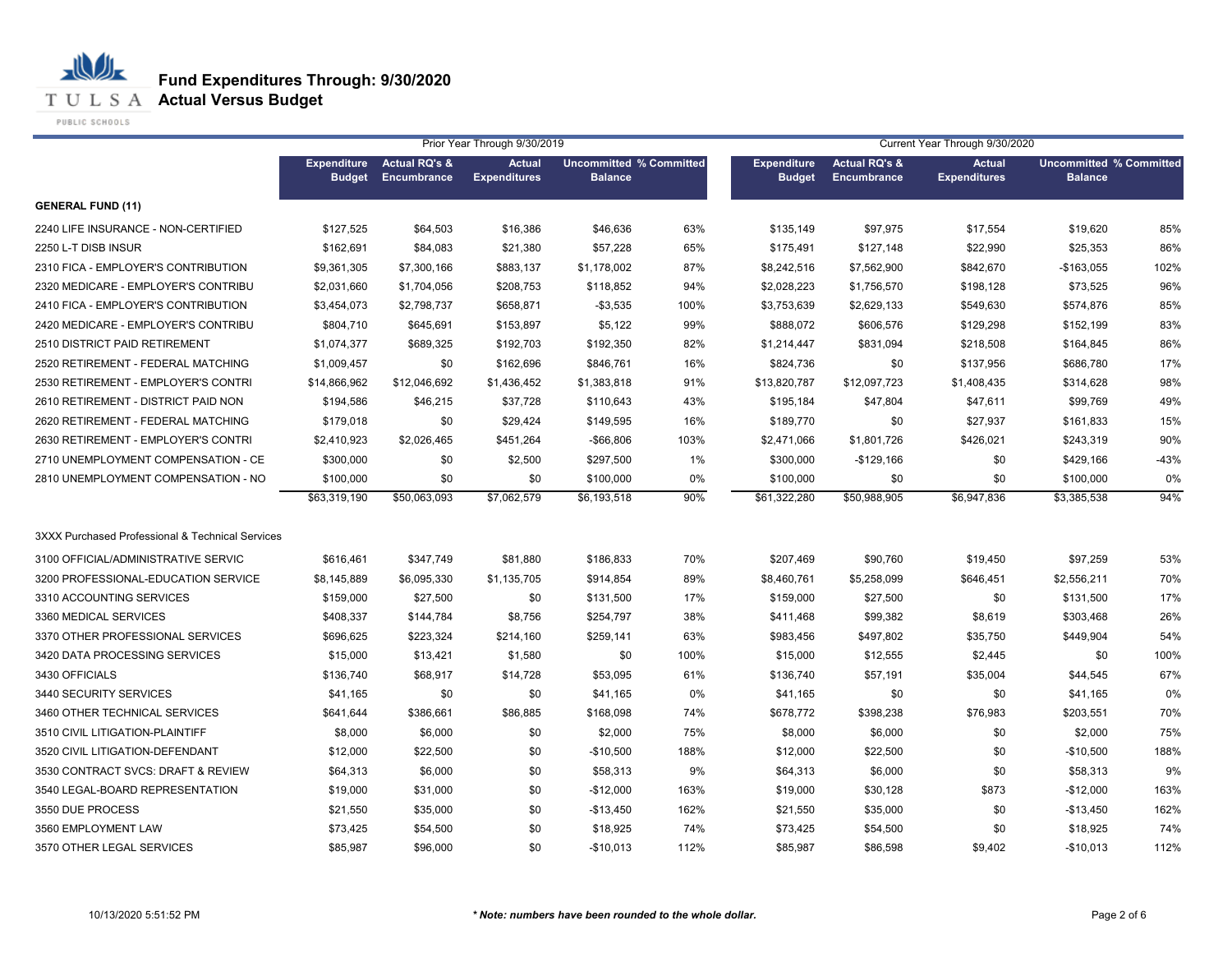## **T U L S A Actual Versus Budget**

PUBLIC SCHOOLS

|                                         |                                     |                                         | Prior Year Through 9/30/2019         |                                                  |       | Current Year Through 9/30/2020      |                                                |                                      |                                                  |      |
|-----------------------------------------|-------------------------------------|-----------------------------------------|--------------------------------------|--------------------------------------------------|-------|-------------------------------------|------------------------------------------------|--------------------------------------|--------------------------------------------------|------|
|                                         | <b>Expenditure</b><br><b>Budget</b> | <b>Actual RQ's &amp;</b><br>Encumbrance | <b>Actual</b><br><b>Expenditures</b> | <b>Uncommitted % Committed</b><br><b>Balance</b> |       | <b>Expenditure</b><br><b>Budget</b> | <b>Actual RQ's &amp;</b><br><b>Encumbrance</b> | <b>Actual</b><br><b>Expenditures</b> | <b>Uncommitted % Committed</b><br><b>Balance</b> |      |
| <b>GENERAL FUND (11)</b>                |                                     |                                         |                                      |                                                  |       |                                     |                                                |                                      |                                                  |      |
| 3580 LEGAL-GENERAL LEGAL ADVICE         | \$49,000                            | \$0                                     | \$0                                  | \$49,000                                         | 0%    | \$49,000                            | \$0                                            | \$0                                  | \$49,000                                         | 0%   |
| 3590 PROFESSIONAL EMPLOYEE TRAINING     | \$8,513,773                         | \$1,717,751                             | \$405,506                            | \$6,390,517                                      | 25%   | \$8,166,573                         | \$3,969,026                                    | \$596,374                            | \$3,601,172                                      | 56%  |
| 3600 PROFESSIONAL EMPLOYEE TRAINING     | \$59,800                            | \$3,506,956                             | \$219,130                            | $-$3,666,286$                                    | 6231% | \$0                                 | \$5,000                                        | \$0                                  | $-$5,000$                                        | 0%   |
|                                         | \$19,767,709                        | \$12,783,393                            | \$2,168,329                          | \$4,815,988                                      | 76%   | \$19,593,680                        | \$10,656,278                                   | \$1,431,351                          | \$7,506,051                                      | 62%  |
| <b>4XXX Purchased Property Services</b> |                                     |                                         |                                      |                                                  |       |                                     |                                                |                                      |                                                  |      |
| 4111 WATER/SEWER SERVICES (NON-EMER     | \$1,431,269                         | \$1,024,290                             | \$379,773                            | \$27,206                                         | 98%   | \$1,615,769                         | \$1,328,296                                    | \$287,473                            | \$0                                              | 100% |
| 4250 LAUNDRY SERVICES                   | \$10,250                            | \$9,893                                 | \$107                                | \$250                                            | 98%   | \$10,250                            | \$10,000                                       | \$0                                  | \$250                                            | 98%  |
| 4260 LAWN-CARE SERVICES                 | \$20,200                            | \$0                                     | \$0                                  | \$20,200                                         | 0%    | \$26,005                            | \$0                                            | \$0                                  | \$26,005                                         | 0%   |
| 4300 REPAIRS AND MAINTENANCE SERVIC     | \$50,083                            | \$26,505                                | \$1,335                              | \$22,243                                         | 56%   | \$0                                 | \$0                                            | \$0                                  | \$0                                              | 0%   |
| 4320 COMPUTER SERVICE                   | \$1,010,349                         | \$43,966                                | \$907,047                            | \$59,335                                         | 94%   | \$812,485                           | \$133,632                                      | \$664,903                            | \$13,951                                         | 98%  |
| 4360 REP/MAINT OFFICE MACHINE SVCS      | \$8,000                             | \$0                                     | \$2,858                              | \$5,142                                          | 36%   | \$8,400                             | \$350                                          | \$2,858                              | \$5,192                                          | 38%  |
| 4380 OTHER BUILDING SERVICES            | \$720                               | \$1,170                                 | \$0                                  | $-$450$                                          | 163%  | \$6,060                             | \$1,910                                        | \$5,470                              | $-$1,320$                                        | 122% |
| 4390 OTHER EQUIPMENT AND VEHICLE SE     | \$96,559                            | \$51,690                                | \$12,326                             | \$32,544                                         | 66%   | \$108,159                           | \$71,941                                       | \$751                                | \$35,467                                         | 67%  |
| 4392 OTHER EQUIPMENT AND VEHICLE SE     | \$620                               | \$0                                     | \$0                                  | \$620                                            | 0%    | \$620                               | \$0                                            | \$0                                  | \$620                                            | 0%   |
| 4400 RENTAL OR LEASE SERVICES           | \$181,578                           | \$500                                   | \$0                                  | \$181,078                                        | 0%    | \$180,798                           | \$185,000                                      | \$0                                  | $-$4,202$                                        | 102% |
| 4421 TPS TRANSPORTATION                 | \$874,049                           | \$37,339                                | $-$41,551$                           | \$878,262                                        | 0%    | \$789,283                           | \$12,927                                       | \$0                                  | \$776,356                                        | 2%   |
| 4430 LAND AND BUILDING SERVICES         | \$65,000                            | \$0                                     | \$0                                  | \$65,000                                         | 0%    | \$65,500                            | \$500                                          | \$0                                  | \$65,000                                         | 1%   |
| 4490 OTHER RENTAL OR LEASE SERVICES     | \$500                               | \$0                                     | \$200                                | \$300                                            | 40%   | \$380                               | \$0                                            | \$0                                  | \$380                                            | 0%   |
| 4500 CONSTRUCTION SERVICES              | \$1,000                             | \$0                                     | \$0                                  | \$1,000                                          | 0%    | \$0                                 | \$0                                            | \$0                                  | \$0                                              | 0%   |
|                                         | \$3,750,177                         | \$1,195,352                             | \$1,262,095                          | \$1,292,730                                      | 66%   | \$3,623,709                         | \$1,744,555                                    | \$961,455                            | \$917,699                                        | 75%  |
| 5XXX Other Purchased Services           |                                     |                                         |                                      |                                                  |       |                                     |                                                |                                      |                                                  |      |
| 5130 STUDENT TRANSPORTATION SERVICE     | \$30,761                            | \$1,500                                 | \$0                                  | \$29,261                                         | 5%    | \$27,046                            | \$12,150                                       | \$30                                 | \$14,866                                         | 45%  |
| 5150 STUDENT OUT OF DIST TRVL - LOG     | \$3,311                             | \$0                                     | \$0                                  | \$3,311                                          | 0%    | \$2,311                             | \$0                                            | \$0                                  | \$2,311                                          | 0%   |
| 5160 STUDENT OUT OF DIST TRVL -MEAL     | \$3,400                             | \$0                                     | \$0                                  | \$3,400                                          | 0%    | \$2,400                             | \$0                                            | \$0                                  | \$2,400                                          | 0%   |
| 5220 LIABILITY INSURANCE                | \$218,161                           | \$0                                     | \$218,161                            | \$0                                              | 100%  | \$89,610                            | \$0                                            | \$58,980                             | \$30,630                                         | 66%  |
| 5240 VEHICLE INSURANCE-STUDENT TRAN     | \$0                                 | \$0                                     | \$0                                  | \$0                                              | 0%    | \$0                                 | \$0                                            | \$30,630                             | -\$30,630                                        | 0%   |
| 5250 SURETY BONDS                       | \$19,215                            | \$0                                     | \$19,215                             | \$0                                              | 100%  | \$20,972                            | \$0                                            | \$20,972                             | \$0                                              | 100% |
| 5290 OTHER INSURANCE SERVICES           | \$800,146                           | \$60,175                                | \$39,308                             | \$700,663                                        | 12%   | \$790,108                           | \$43,002                                       | \$52,106                             | \$695,000                                        | 12%  |
| 5300 COMMUNICATION SERVICES             | \$70,083                            | \$13,000                                | \$1,600                              | \$55,483                                         | 21%   | \$52,483                            | \$3,594                                        | \$10,820                             | \$38,069                                         | 27%  |
| 5310 POSTAGE SERVICES                   | \$92,057                            | \$78,828                                | \$6,458                              | \$6,771                                          | 93%   | \$188,502                           | \$95,336                                       | \$37,449                             | \$55,717                                         | 70%  |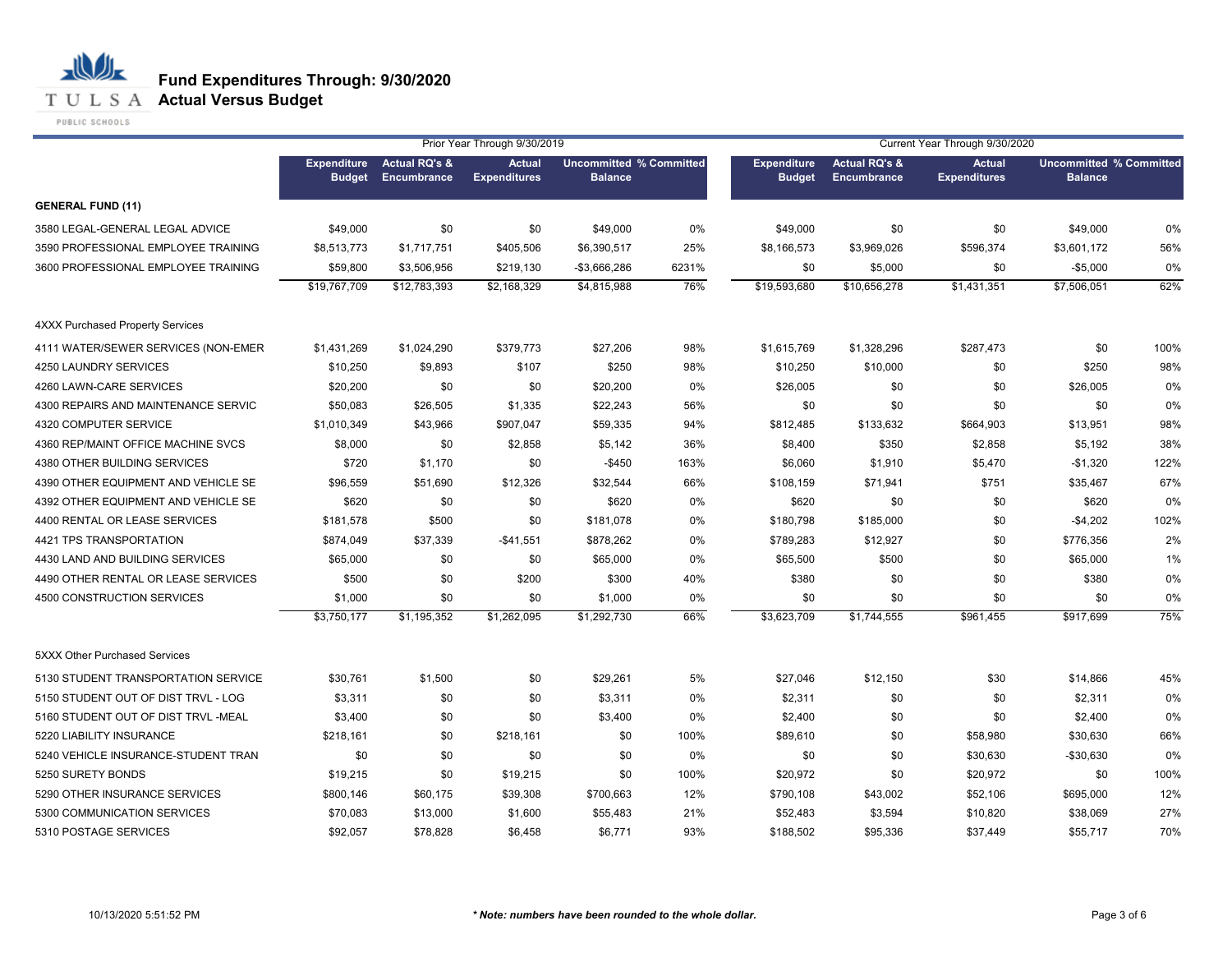**T U L S A Actual Versus Budget** 

PUBLIC SCHOOLS

|                                     | Prior Year Through 9/30/2019<br>Current Year Through 9/30/2020 |                                         |                                      |                                                  |          |                                     |                                                |                                      |                                                  |       |
|-------------------------------------|----------------------------------------------------------------|-----------------------------------------|--------------------------------------|--------------------------------------------------|----------|-------------------------------------|------------------------------------------------|--------------------------------------|--------------------------------------------------|-------|
|                                     | <b>Expenditure</b><br><b>Budget</b>                            | <b>Actual RQ's &amp;</b><br>Encumbrance | <b>Actual</b><br><b>Expenditures</b> | <b>Uncommitted % Committed</b><br><b>Balance</b> |          | <b>Expenditure</b><br><b>Budget</b> | <b>Actual RQ's &amp;</b><br><b>Encumbrance</b> | <b>Actual</b><br><b>Expenditures</b> | <b>Uncommitted % Committed</b><br><b>Balance</b> |       |
| <b>GENERAL FUND (11)</b>            |                                                                |                                         |                                      |                                                  |          |                                     |                                                |                                      |                                                  |       |
| 5315 COURIER SERVICES               | \$4,000                                                        | \$3,136                                 | \$864                                | \$0                                              | 100%     | \$4,000                             | \$3,561                                        | \$439                                | \$0                                              | 100%  |
| 5320 TELEPHONE OR TELEGRAPH SERVICE | \$215,750                                                      | \$167,757                               | \$32,243                             | \$15,750                                         | 93%      | \$205,000                           | \$179,509                                      | \$25,491                             | \$0                                              | 100%  |
| 5340 MOBILE COMM DEVICES            | \$101,903                                                      | \$93,810                                | \$8,025                              | \$67                                             | 100%     | \$106,138                           | \$1,577,345                                    | \$83,245                             | $-$1,554,452$                                    | 1565% |
| 5350 IPAD SERVICE AGREEMENT         | \$45,125                                                       | \$42,390                                | \$2,676                              | \$59                                             | 100%     | \$41,155                            | \$36,727                                       | \$3,963                              | \$465                                            | 99%   |
| 5400 ADVERTISING                    | \$6,395                                                        | \$647                                   | \$0                                  | \$5,748                                          | 10%      | \$4,100                             | \$567                                          | \$1,308                              | \$2,225                                          | 46%   |
| 5420 PRINTED ADVERTISING            | \$20,018                                                       | \$16,115                                | \$2,840                              | \$1,063                                          | 95%      | \$20,018                            | \$10,029                                       | \$4,971                              | \$5,018                                          | 75%   |
| 5500 PRINTING AND BINDING           | \$28,430                                                       | \$20,428                                | \$138                                | \$7,865                                          | 72%      | \$14,830                            | \$8,630                                        | \$55,768                             | $-$49,568$                                       | 434%  |
| 5591 PRINTING IN HOUSE              | \$108,989                                                      | \$107,575                               | \$1,186                              | \$229                                            | 100%     | \$52,343                            | \$0                                            | \$1,409                              | \$50,934                                         | 3%    |
| 5592 PRINTING CLICK CHARGES         | \$697,265                                                      | \$589,695                               | \$103,047                            | \$4,523                                          | 99%      | \$581,832                           | \$493,004                                      | \$79,354                             | \$9,474                                          | 98%   |
| 5610 TUTITIONS TO OTHER DISTRICTS W | \$10,000                                                       | \$0                                     | \$0                                  | \$10,000                                         | 0%       | \$10,000                            | \$0                                            | \$0                                  | \$10,000                                         | 0%    |
| 5810 TRAVEL IN-DISTRICT / MILEAGE   | \$377,011                                                      | \$0                                     | \$11,951                             | \$365,060                                        | 3%       | \$323,149                           | \$0                                            | \$79                                 | \$323,070                                        | 0%    |
| 5820 TRAVEL OUT OF DISTRICT         | \$1,527,134                                                    | \$169,060                               | \$81,080                             | \$1,276,994                                      | 16%      | \$1,122,117                         | \$14,476                                       | $-$2,087$                            | \$1,109,729                                      | 1%    |
| 5990 OTHER PURCHASED SERVICES       | \$3,355,877                                                    | \$3,059,014                             | \$430,995                            | $-$134,132$                                      | 104%     | \$2,853,386                         | \$2,380,179                                    | \$403,765                            | \$69,441                                         | 98%   |
|                                     | \$7,735,030                                                    | \$4,423,130                             | \$959,785                            | \$2,352,114                                      | 70%      | \$6,511,499                         | \$4,858,109                                    | \$868,692                            | \$784,699                                        | 88%   |
| <b>6XXX Supplies and Materials</b>  |                                                                |                                         |                                      |                                                  |          |                                     |                                                |                                      |                                                  |       |
| 6110 PAPER AND COPY SUPPLIES        | \$85,456                                                       | \$22,655                                | \$18,345                             | \$44,456                                         | 48%      | \$118,966                           | \$76,104                                       | \$8,212                              | \$34,650                                         | 71%   |
| 6111 PAPER AND COPY SUPPLIES-WAREHO | \$356,203                                                      | \$0                                     | \$28,800                             | \$327,403                                        | 8%       | \$188,341                           | \$0                                            | \$3,425                              | \$184,916                                        | 2%    |
| 6112 PAPER AND COPY SUPPLIES-ONLINE | \$65,825                                                       | \$863                                   | \$4,786                              | \$60,177                                         | 9%       | \$90,822                            | \$0                                            | \$3,379                              | \$87,444                                         | 4%    |
| 6119 ONLINE ORDERING ENCUMBRANCE    | $-$200$                                                        | \$252,395                               | \$0                                  | $-$252,595$                                      | -126198% | \$0                                 | \$430,492                                      | \$0                                  | $-$430,492$                                      | 0%    |
| 6120 AUTOMOTIVE/BUS SUPPLIES        | \$781,500                                                      | \$410,000                               | \$279,509                            | \$91,990                                         | 88%      | \$31,210                            | \$0                                            | $-$195$                              | \$31,405                                         | $-1%$ |
| 6130 CONSUMABLE TECHNOLOGY SUPPLIES | \$0                                                            | \$0                                     | \$0                                  | \$0                                              | 0%       | \$0                                 | \$2,000                                        | \$0                                  | $-$2,000$                                        | 0%    |
| 6140 TESTING SUPPLIES AND MATERIALS | \$486,106                                                      | \$1,511                                 | \$39,384                             | \$445,212                                        | 8%       | \$208,417                           | \$5,850                                        | \$0                                  | \$202,567                                        | 3%    |
| 6150 FILMS VIDEOS AUDIO TAPES AV SU | \$11,727                                                       | \$0                                     | \$0                                  | \$11,727                                         | 0%       | \$11,727                            | \$0                                            | \$2,500                              | \$9,227                                          | 21%   |
| 6160 FIRST AID SUPPLIES             | \$19,768                                                       | \$219                                   | \$32                                 | \$19,518                                         | 1%       | \$22,982                            | \$78,670                                       | \$119,769                            | $-$175,457$                                      | 863%  |
| 6161 FIRST AID - WAREHOUSE          | \$0                                                            | \$0                                     | \$0                                  | \$0                                              | 0%       | \$1,500                             | \$0                                            | \$17,542                             | $-$16,042$                                       | 1169% |
| 6166 INVENTORY - HEALTH SUPPLIES    | \$12,613                                                       | \$219                                   | \$10,177                             | \$2,217                                          | 82%      | \$12,613                            | \$0                                            | \$1,284                              | \$11,329                                         | 10%   |
| 6169 INVENTORY - ISSUED             | \$0                                                            | \$0                                     | $-$1,759$                            | \$1,759                                          | 0%       | \$0                                 | \$12                                           | $-$1,264$                            | \$1,252                                          | 0%    |
| 6180 CLEAN-MAINT SUPPLIES CHEMICALS | \$728,452                                                      | \$5,500                                 | \$97,968                             | \$624,984                                        | 14%      | \$705,669                           | \$17,074                                       | \$38,887                             | \$649,709                                        | 8%    |
| 6181 CLEAN-MAINT SUPPLIES CHEMICALS | \$282                                                          | \$0                                     | \$0                                  | \$282                                            | 0%       | \$282                               | \$0                                            | \$0                                  | \$282                                            | 0%    |
| 6190 GENERAL OFFICE SUPPLIES        | \$657,266                                                      | \$51,114                                | \$31,972                             | \$574,180                                        | 13%      | \$790,281                           | \$23,074                                       | \$11,776                             | \$755,430                                        | 4%    |
| 6191 GENERAL OFFICE SUPPLIES-WAREHO | \$303,894                                                      | \$0                                     | \$28,523                             | \$275,371                                        | 9%       | \$151,319                           | \$0                                            | \$8,345                              | \$142,974                                        | 6%    |
| 6192 GENERAL OFFICE SUPPLIES-ONLINE | \$302,535                                                      | \$100                                   | \$6,768                              | \$295,667                                        | 2%       | \$370,465                           | \$0                                            | \$19,150                             | \$351,315                                        | 5%    |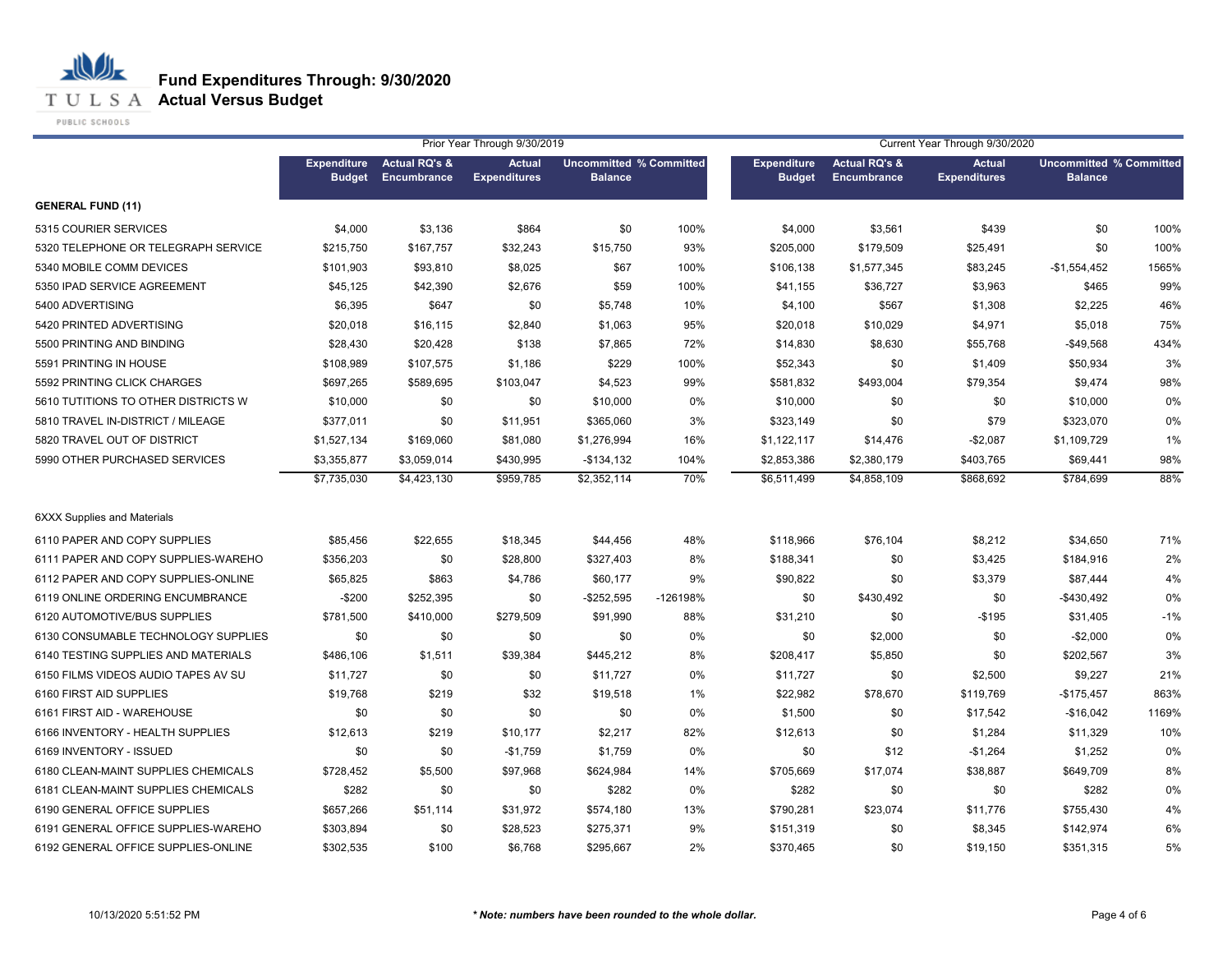**T U L S A Actual Versus Budget** 

PUBLIC SCHOOLS

|                                     | Prior Year Through 9/30/2019        |                                         |                                      |                                                  |      | Current Year Through 9/30/2020      |                                         |                                      |                                                  |         |
|-------------------------------------|-------------------------------------|-----------------------------------------|--------------------------------------|--------------------------------------------------|------|-------------------------------------|-----------------------------------------|--------------------------------------|--------------------------------------------------|---------|
|                                     | <b>Expenditure</b><br><b>Budget</b> | <b>Actual RQ's &amp;</b><br>Encumbrance | <b>Actual</b><br><b>Expenditures</b> | <b>Uncommitted % Committed</b><br><b>Balance</b> |      | <b>Expenditure</b><br><b>Budget</b> | <b>Actual RQ's &amp;</b><br>Encumbrance | <b>Actual</b><br><b>Expenditures</b> | <b>Uncommitted % Committed</b><br><b>Balance</b> |         |
| <b>GENERAL FUND (11)</b>            |                                     |                                         |                                      |                                                  |      |                                     |                                         |                                      |                                                  |         |
| 6195 OTHER SUPPLIES AND MATERIALS   | \$250                               | \$1,229                                 | \$424                                | $-$1,403$                                        | 661% | \$82                                | \$82                                    | \$0                                  | \$0                                              | 100%    |
| 6196 INVENTORY - NEW INV SYSTEM     | \$200.000                           | \$34,904                                | \$27,963                             | \$137,132                                        | 31%  | \$200,000                           | \$17,500                                | $-$401,104$                          | \$583,604                                        | $-192%$ |
| 6199 INVENTORY ISSUED               | \$0                                 | \$0                                     | $-$165,250$                          | \$165,250                                        | 0%   | \$0                                 | \$0                                     | \$335,338                            | -\$335,338                                       | 0%      |
| 6240 ELECTRICITY                    | \$5,057,488                         | \$3,968,258                             | \$1,089,229                          | \$0                                              | 100% | \$4,869,043                         | \$4,091,786                             | \$777,257                            | \$0                                              | 100%    |
| 6250 GASOLINE                       | \$1,002,392                         | \$671,772                               | \$130,596                            | \$200,024                                        | 80%  | \$649,792                           | \$763,279                               | \$36,721                             | $-$150,208$                                      | 123%    |
| 6270 NATURAL GAS                    | \$1,055,185                         | \$784,895                               | \$30,105                             | \$240,185                                        | 77%  | \$1,028,185                         | \$823,302                               | \$35,166                             | \$169,717                                        | 83%     |
| 6410 BOOKS                          | \$868,208                           | \$82,036                                | \$25,465                             | \$760,706                                        | 12%  | \$1,019,084                         | \$665,352                               | \$335,964                            | \$17,768                                         | 98%     |
| 6420 PERIODICALS                    | \$15,616                            | \$2,088                                 | \$1,004                              | \$12,525                                         | 20%  | \$16,619                            | \$0                                     | \$1,044                              | \$15,576                                         | 6%      |
| 6430 STATE ADOPTED TEXTBOOKS        | \$1,671,975                         | \$0                                     | \$0                                  | \$1,671,975                                      | 0%   | \$1,593,850                         | \$100,159                               | \$342,738                            | \$1,150,953                                      | 28%     |
| 6440 SUPPLEMENTAL TEXTBOOKS (NON-ST | \$23,380                            | \$810                                   | \$1,304                              | \$21,266                                         | 9%   | \$99,004                            | \$1,439                                 | \$0                                  | \$97,566                                         | 1%      |
| 6450 WORKBOOKS                      | \$28,666                            | \$4,790                                 | \$0                                  | \$23,876                                         | 17%  | \$34,236                            | \$0                                     | \$14,191                             | \$20,045                                         | 41%     |
| 6470 NEWSPAPERS                     | \$249                               | \$0                                     | \$0                                  | \$249                                            | 0%   | \$249                               | \$0                                     | \$0                                  | \$249                                            | 0%      |
| 6480 MAGAZINES                      | \$1,162                             | \$2,035                                 | \$879                                | $-$1,753$                                        | 251% | \$912                               | \$0                                     | \$3,528                              | $-$2,616$                                        | 387%    |
| 6510 APPLIANCES/FURNITURE/FIXTURES  | \$124,748                           | \$5,449                                 | \$2,550                              | \$116,749                                        | 6%   | \$142,299                           | \$23,032                                | \$30,445                             | \$88,822                                         | 38%     |
| 6520 AUDIOVISUAL                    | \$2,500                             | \$0                                     | \$0                                  | \$2,500                                          | 0%   | \$2,500                             | \$0                                     | \$0                                  | \$2,500                                          | 0%      |
| 6530 TECHNOLOGY-RELATED EQUIPMENT   | \$2,011,327                         | \$502,511                               | \$415,627                            | \$1,093,189                                      | 46%  | \$4,803,035                         | \$479,262                               | \$460,406                            | \$3,863,366                                      | 20%     |
| 6531 COMPUTERS                      | \$0                                 | \$0                                     | \$0                                  | \$0                                              | 0%   | \$0                                 | \$0                                     | \$562                                | $-$ \$562                                        | 0%      |
| 6540 FURNITURE AND FIXTURES         | \$5,534                             | \$1,370                                 | \$860                                | \$3,304                                          | 40%  | \$0                                 | \$0                                     | \$0                                  | \$0                                              | 0%      |
| 6550 INSTRUMENTS                    | \$0                                 | \$0                                     | \$0                                  | \$0                                              | 0%   | \$0                                 | \$0                                     | \$1,400                              | $-$1,400$                                        | 0%      |
| 6560 MACHINERY                      | \$0                                 | \$0                                     | \$0                                  | \$0                                              | 0%   | \$0                                 | \$2,136                                 | \$218,270                            | $-$220,406$                                      | 0%      |
| 6570 UNIFORMS                       | \$39,343                            | \$0                                     | \$0                                  | \$39,343                                         | 0%   | \$31,046                            | \$11,723                                | \$0                                  | \$19,323                                         | 38%     |
| 6590 FIREARMS AND AMMUNITION        | \$1,000                             | \$989                                   | \$0                                  | \$11                                             | 99%  | \$0                                 | \$0                                     | \$0                                  | \$0                                              | 0%      |
| 6810 COCURRICULAR SUPPLIES          | \$2,625,164                         | \$160,850                               | \$79,132                             | \$2,385,182                                      | 9%   | \$1,912,011                         | \$218,473                               | \$338,314                            | \$1,355,223                                      | 29%     |
| 6811 COCURRICULAR SUPPLIES-WAREHOUS | \$73,354                            | \$0                                     | \$5,606                              | \$67,748                                         | 8%   | \$72,873                            | \$100                                   | \$534                                | \$72,239                                         | 1%      |
| 6820 AWARDS DECOR REGALIA REFRESHME | \$56,327                            | \$21,330                                | \$1,693                              | \$33,305                                         | 41%  | \$97,269                            | \$14,429                                | \$383                                | \$82,457                                         | 15%     |
| 6830 EXTRACURRICULAR SUPPLIES       | \$57,771                            | \$76                                    | \$2,560                              | \$55,134                                         | 5%   | \$89,509                            | \$78,840                                | \$7,294                              | \$3,375                                          | 96%     |
|                                     | \$18,733,065                        | \$6,989,968                             | \$2,194,253                          | \$9,548,845                                      | 49%  | \$19,366,191                        | \$7,924,172                             | \$2,771,260                          | \$8,670,759                                      | 55%     |
| <b>7XXX Property/Equipment</b>      |                                     |                                         |                                      |                                                  |      |                                     |                                         |                                      |                                                  |         |
| 7310 APPLIANCES/FURNITURE/FIXTURES  | \$0                                 | \$0                                     | \$2,500                              | $-$2,500$                                        | 0%   | \$0                                 | \$0                                     | \$0                                  | \$0                                              | 0%      |
| 7320 EQUIPMENT-AUDIO VISUAL         | \$7,100                             | \$0                                     | \$0                                  | \$7,100                                          | 0%   | \$5,330                             | \$0                                     | \$0                                  | \$5,330                                          | 0%      |
| 7330 TECHNOLOGY-RELATED HARDWARE    | \$0                                 | \$5,038                                 | \$0                                  | $-$5,038$                                        | 0%   | \$118,959                           | \$2,132                                 | \$0                                  | \$116,827                                        | 2%      |
| 7340 TECHNOLOGY SOFTWARE            | \$0                                 | \$0                                     | \$0                                  | \$0                                              | 0%   | \$75,000                            | \$0                                     | \$0                                  | \$75,000                                         | 0%      |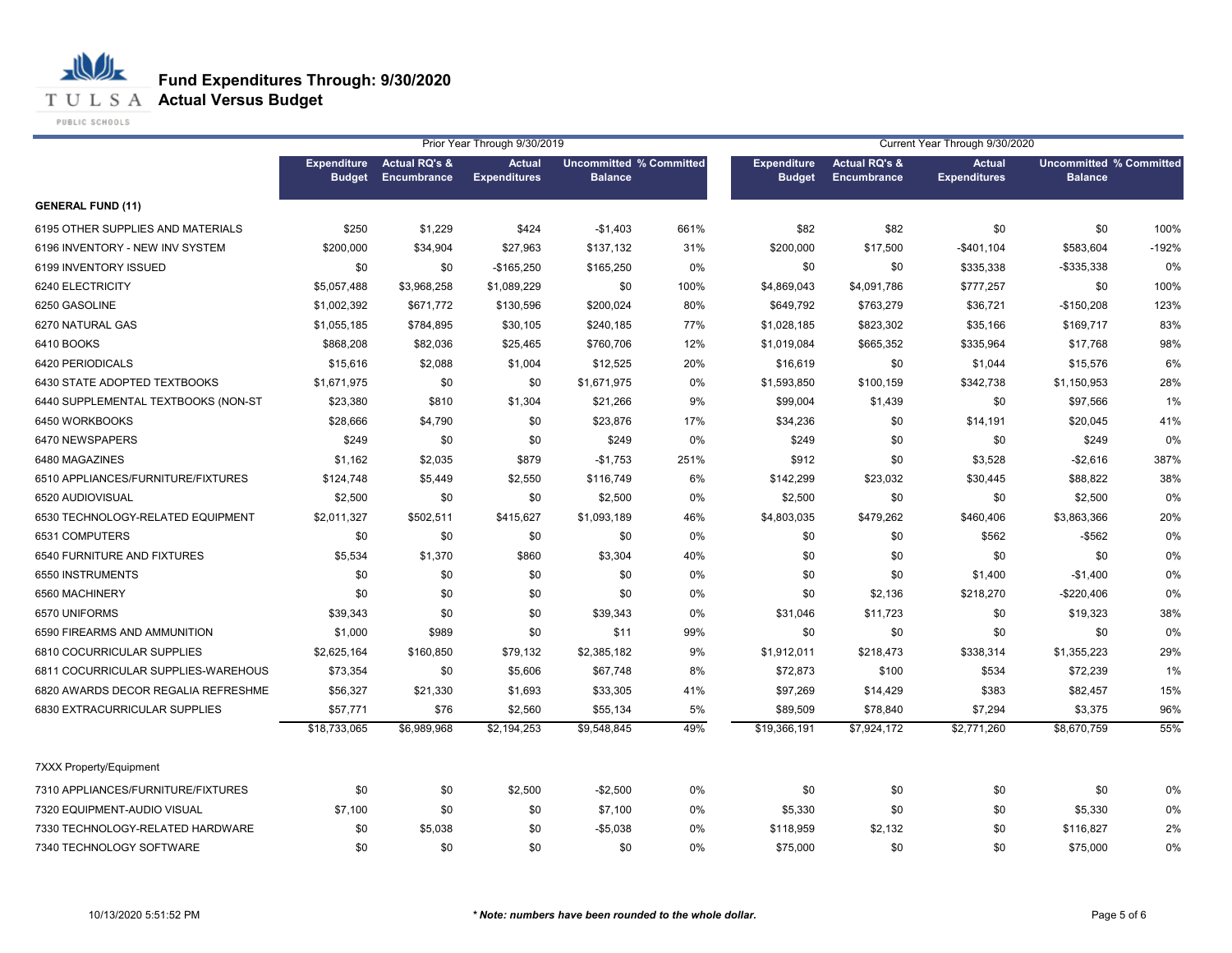## **T U L S A Actual Versus Budget**

PUBLIC SCHOOLS

|                                      |                                     |                                         | Prior Year Through 9/30/2019         |                                                  |      | Current Year Through 9/30/2020      |                                         |                               |                                                  |      |  |
|--------------------------------------|-------------------------------------|-----------------------------------------|--------------------------------------|--------------------------------------------------|------|-------------------------------------|-----------------------------------------|-------------------------------|--------------------------------------------------|------|--|
|                                      | <b>Expenditure</b><br><b>Budget</b> | <b>Actual RQ's &amp;</b><br>Encumbrance | <b>Actual</b><br><b>Expenditures</b> | <b>Uncommitted % Committed</b><br><b>Balance</b> |      | <b>Expenditure</b><br><b>Budget</b> | <b>Actual RQ's &amp;</b><br>Encumbrance | Actual<br><b>Expenditures</b> | <b>Uncommitted % Committed</b><br><b>Balance</b> |      |  |
| <b>GENERAL FUND (11)</b>             |                                     |                                         |                                      |                                                  |      |                                     |                                         |                               |                                                  |      |  |
| 7390 OTHER EQUIPMENT                 | \$2,000                             | \$0                                     | \$0                                  | \$2,000                                          | 0%   | \$2,000                             | \$0                                     | \$0                           | \$2,000                                          | 0%   |  |
| <b>7620 BUSES</b>                    | \$51,840                            | \$43,200                                | \$8,640                              | \$0                                              | 100% | \$71,280                            | \$65,340                                | \$5,940                       | \$0                                              | 100% |  |
|                                      | \$60,940                            | \$48,238                                | \$11,140                             | \$1,561                                          | 97%  | \$272,569                           | \$67,472                                | \$5,940                       | \$199,156                                        | 27%  |  |
| 8XXX Other Objects and Reserves      |                                     |                                         |                                      |                                                  |      |                                     |                                         |                               |                                                  |      |  |
| 8100 DUES AND FEES FOR SERVICES      | \$210,707                           | \$111,122                               | \$50,511                             | \$49,075                                         | 77%  | \$216,763                           | \$38,051                                | \$51,281                      | \$127,431                                        | 41%  |  |
| 8400 BUDGET CONTINGENCY              | $-$2,067$                           | \$0                                     | \$0                                  | $-$2,067$                                        | 0%   | \$4,833,013                         | \$0                                     | \$0                           | \$4,833,013                                      | 0%   |  |
| 8600 STAFF REGISTRATION AND TUITION  | \$1,168,322                         | \$19,777                                | \$68,820                             | \$1,079,725                                      | 8%   | \$1,047,060                         | \$34,818                                | \$41,632                      | \$970,610                                        | 7%   |  |
| 8622 REGISTRATION - BOARD MEMBERS A  | \$3,289                             | \$60                                    | \$0                                  | \$3,229                                          | 2%   | \$3,289                             | \$120                                   | \$660                         | \$2,509                                          | 24%  |  |
| 8700 COUNTY ASSESSMENTS/REVALUATION  | \$505                               | \$0                                     | \$0                                  | \$505                                            | 0%   | \$5                                 | \$0                                     | \$0                           | \$5                                              | 0%   |  |
|                                      | \$1,380,756                         | \$130,959                               | \$119,331                            | \$1,130,466                                      | 18%  | \$6,100,130                         | \$72,989                                | \$93,573                      | \$5,933,568                                      | 3%   |  |
| 9XXX Other Uses of Funds             |                                     |                                         |                                      |                                                  |      |                                     |                                         |                               |                                                  |      |  |
| 9300 REIMBURSEMENT                   | \$383,735                           | \$170,000                               | \$41,273                             | \$172,462                                        | 55%  | \$1,000,000                         | \$164,000                               | \$0                           | \$836,000                                        | 16%  |  |
| 9600 PETTY CASH                      | \$6,200                             | \$0                                     | \$1,200                              | \$5,000                                          | 19%  | \$4,400                             | \$200                                   | \$600                         | \$3,600                                          | 18%  |  |
| 9700 INTRA FUND TRANSFERS            | \$15,531,435                        | \$0                                     | \$2,782,256                          | \$12,749,179                                     | 18%  | \$15,279,892                        | \$0                                     | \$3,248,614                   | \$12,031,278                                     | 21%  |  |
|                                      | \$15,921,370                        | \$170,000                               | \$2,824,729                          | \$12,926,641                                     | 19%  | \$16,284,292                        | \$164,200                               | \$3,249,214                   | \$12,870,878                                     | 21%  |  |
| <b>Total Fund Expend./Encumb/RQs</b> | \$339,488,945                       | \$242,831,726                           | \$42,512,756                         | \$54,144,463                                     | 84%  | \$338,024,671                       | \$241,757,407                           | \$39,674,452                  | \$56,592,811                                     | 83%  |  |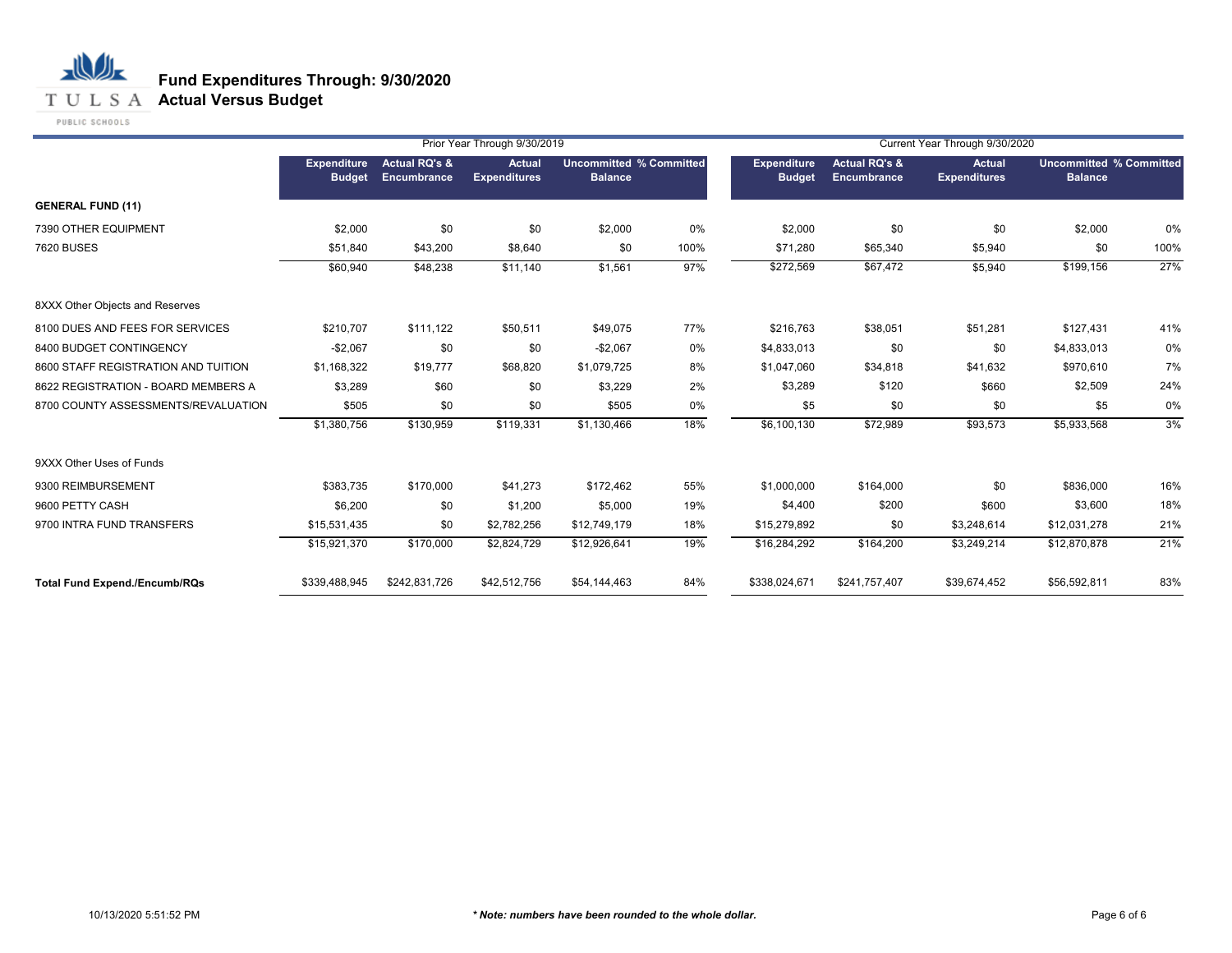## **T U L S A Actual Versus Budget**

PUBLIC SCHOOLS

|                                                  |                              |                                         | Prior Year Through 9/30/2019         |                                                  |       |                                     |                                         | Current Year Through 9/30/2020       |                                                  |      |
|--------------------------------------------------|------------------------------|-----------------------------------------|--------------------------------------|--------------------------------------------------|-------|-------------------------------------|-----------------------------------------|--------------------------------------|--------------------------------------------------|------|
|                                                  | <b>Expenditure</b><br>Budget | <b>Actual RQ's &amp;</b><br>Encumbrance | <b>Actual</b><br><b>Expenditures</b> | <b>Uncommitted % Committed</b><br><b>Balance</b> |       | <b>Expenditure</b><br><b>Budget</b> | <b>Actual RQ's &amp;</b><br>Encumbrance | <b>Actual</b><br><b>Expenditures</b> | <b>Uncommitted % Committed</b><br><b>Balance</b> |      |
| <b>BUILDING FUND (21)</b>                        |                              |                                         |                                      |                                                  |       |                                     |                                         |                                      |                                                  |      |
| 1XXX Salaries                                    |                              |                                         |                                      |                                                  |       |                                     |                                         |                                      |                                                  |      |
| 1210 FULL TIME NON-CERTIFIED SALARI              | \$6,897,831                  | \$5,188,364                             | \$1,491,144                          | \$218,324                                        | 97%   | \$6,392,229                         | \$4,610,393                             | \$1,484,779                          | \$297,057                                        | 95%  |
| 1212 RETROACTIVE SUPPORT PAY                     | \$0                          | \$0                                     | \$156                                | $-$156$                                          | $0\%$ | \$0                                 | \$0                                     | \$4,498                              | $-$4,498$                                        | 0%   |
| 1240 UNUSED LEAVE - NON-CERTIF                   | \$0                          | \$0                                     | \$0                                  | \$0                                              | 0%    | \$0                                 | \$0                                     | \$17,837                             | $-$17,837$                                       | 0%   |
| 1250 BENEFIT ALLOWANCE-SUPPORT STAF              | \$70,565                     | \$55,295                                | \$11,476                             | \$3,794                                          | 95%   | \$63,736                            | \$40,025                                | \$7,588                              | \$16,124                                         | 75%  |
| 1500 OVERTIME SALARIES - NON-CERTIF              | \$163,579                    | \$0                                     | \$109,462                            | \$54,118                                         | 67%   | \$162,859                           | \$0                                     | \$47,518                             | \$115,341                                        | 29%  |
| 1800 STIPENDS - NON-CERTIFIED                    | \$27,500                     | \$0                                     | \$3,688                              | \$23,812                                         | 13%   | \$27,500                            | \$0                                     | \$4,185                              | \$23,315                                         | 15%  |
| 1930 OPTIONAL SPECIAL ASSIGNMENT -               | \$0                          | \$0                                     | \$1,200                              | $-$1,200$                                        | 0%    | \$0                                 | \$0                                     | \$0                                  | \$0                                              | 0%   |
|                                                  | \$7,159,475                  | \$5,243,659                             | \$1,617,126                          | \$298,690                                        | 96%   | \$6,646,324                         | \$4,650,417                             | \$1,566,404                          | \$429,503                                        | 94%  |
| 2XXX Benefits                                    |                              |                                         |                                      |                                                  |       |                                     |                                         |                                      |                                                  |      |
| 2220 DENTAL INSURANCE - NON-CERTIFI              | \$18,236                     | \$12,470                                | \$2,972                              | \$2,793                                          | 85%   | \$19,368                            | \$12,495                                | \$3,056                              | \$3,817                                          | 80%  |
| 2230 HEALTH INSURANCE - NON-CERTIFI              | \$1,085,098                  | \$762,161                               | \$183,789                            | \$139,148                                        | 87%   | \$930,924                           | \$770,302                               | \$186,947                            | $-$26,326$                                       | 103% |
| 2240 LIFE INSURANCE - NON-CERTIFIED              | \$15,902                     | \$6,104                                 | \$2,447                              | \$7,351                                          | 54%   | \$17,013                            | \$10,678                                | \$2,464                              | \$3,871                                          | 77%  |
| 2250 L-T DISB INSUR                              | \$20,940                     | \$8,037                                 | \$3,222                              | \$9,680                                          | 54%   | \$22,408                            | \$14,062                                | \$3,246                              | \$5,100                                          | 77%  |
| 2410 FICA - EMPLOYER'S CONTRIBUTION              | \$420,090                    | \$319,633                               | \$97,216                             | \$3,242                                          | 99%   | \$453,075                           | \$289,918                               | \$94,544                             | \$68,614                                         | 85%  |
| 2420 MEDICARE - EMPLOYER'S CONTRIBU              | \$98,250                     | \$74,753                                | \$22,795                             | \$702                                            | 99%   | \$105,961                           | \$67,803                                | \$22,226                             | \$15,932                                         | 85%  |
| 2610 RETIREMENT - DISTRICT PAID NON              | \$2,834                      | \$0                                     | \$590                                | \$2,244                                          | 21%   | \$2,854                             | \$0                                     | \$690                                | \$2,164                                          | 24%  |
| 2630 RETIREMENT - EMPLOYER'S CONTRI              | \$357,070                    | \$265,961                               | \$82,272                             | \$8,837                                          | 98%   | \$386,508                           | \$237,762                               | \$74,709                             | \$74,037                                         | 81%  |
|                                                  | \$2,018,420                  | \$1,449,119                             | \$395,304                            | \$173,997                                        | 91%   | \$1,938,110                         | \$1,403,020                             | \$387,881                            | \$147,209                                        | 92%  |
| 3XXX Purchased Professional & Technical Services |                              |                                         |                                      |                                                  |       |                                     |                                         |                                      |                                                  |      |
| 3360 MEDICAL SERVICES                            | \$2,975                      | \$2,800                                 | \$0                                  | \$175                                            | 94%   | \$2,975                             | \$0                                     | \$0                                  | \$2,975                                          | 0%   |
| 3370 OTHER PROFESSIONAL SERVICES                 | \$14,220                     | \$6,000                                 | \$0                                  | \$8,220                                          | 42%   | \$250,000                           | \$172,921                               | \$66,326                             | \$10,754                                         | 96%  |
| 3440 SECURITY SERVICES                           | \$204,933                    | \$181,528                               | \$18,472                             | \$4,933                                          | 98%   | \$204,933                           | \$150,000                               | \$0                                  | \$54,933                                         | 73%  |
| 3442 SECURITY - ATHLETICS                        | \$26,554                     | \$7,000                                 | \$0                                  | \$19,554                                         | 26%   | \$26,554                            | \$7,000                                 | \$0                                  | \$19,554                                         | 26%  |
| 3460 OTHER TECHNICAL SERVICES                    | \$8,000                      | \$8,000                                 | \$0                                  | \$0                                              | 100%  | \$8,000                             | \$8,000                                 | \$0                                  | \$0                                              | 100% |
| 3590 PROFESSIONAL EMPLOYEE TRAINING              | \$300                        | \$0                                     | \$0                                  | \$300                                            | 0%    | \$2,300                             | \$400                                   | \$237                                | \$1,663                                          | 28%  |
|                                                  | \$256,982                    | \$205,328                               | \$18,472                             | \$33,182                                         | 87%   | \$494,762                           | \$338,321                               | \$66,563                             | \$89,879                                         | 82%  |
| 4XXX Purchased Property Services                 |                              |                                         |                                      |                                                  |       |                                     |                                         |                                      |                                                  |      |
| 4200 SODEXO MANAGEMENT FEE                       | \$1,163,810                  | \$1,140,770                             | \$0                                  | \$23,040                                         | 98%   | \$1,163,810                         | \$950,642                               | \$190,128                            | \$23,040                                         | 98%  |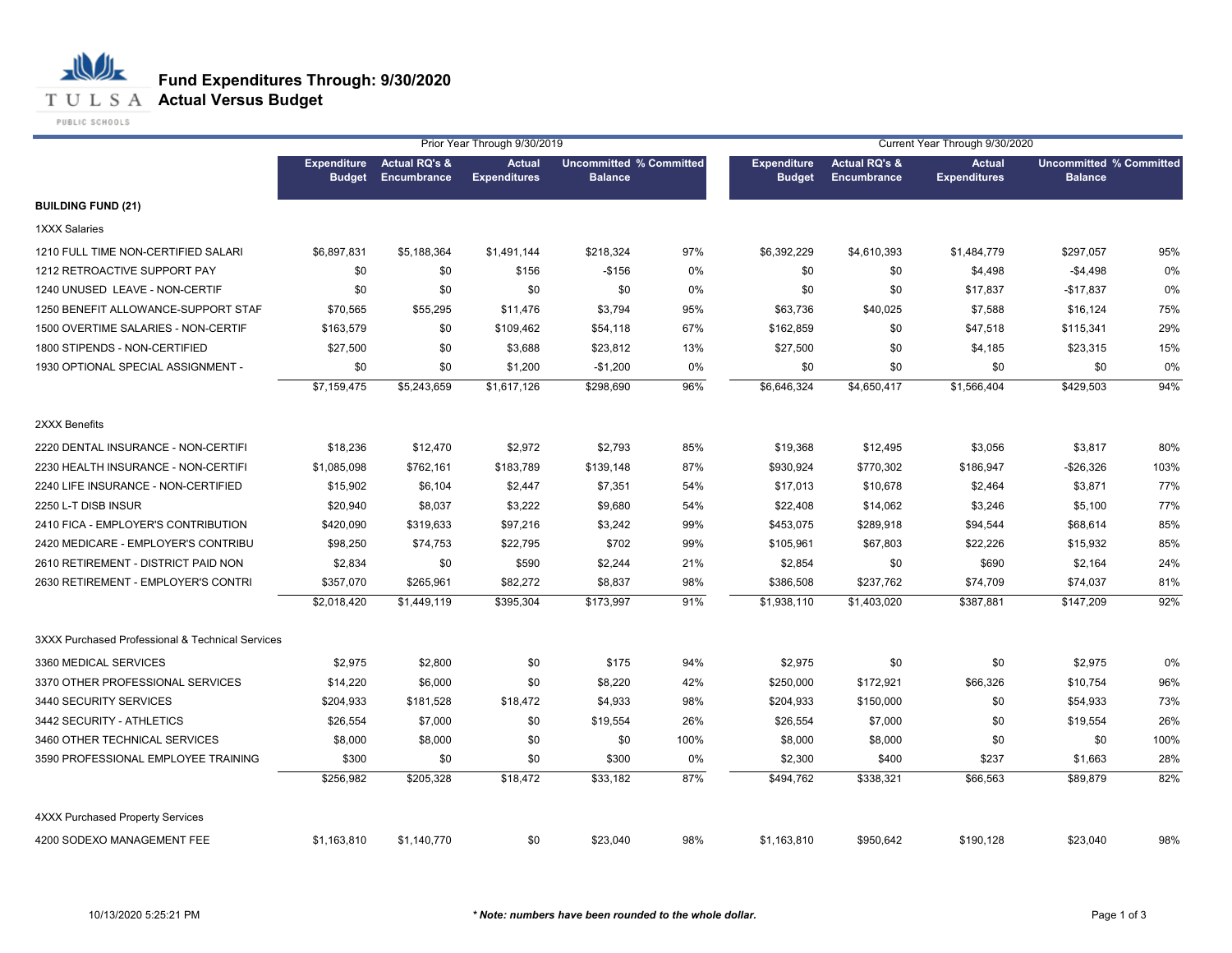**T U L S A Actual Versus Budget** 

PUBLIC SCHOOLS

|                                      | Prior Year Through 9/30/2019        |                                         |                                      |                                                  |      |                                     |                                         | Current Year Through 9/30/2020       |                                                  |      |
|--------------------------------------|-------------------------------------|-----------------------------------------|--------------------------------------|--------------------------------------------------|------|-------------------------------------|-----------------------------------------|--------------------------------------|--------------------------------------------------|------|
|                                      | <b>Expenditure</b><br><b>Budget</b> | <b>Actual RQ's &amp;</b><br>Encumbrance | <b>Actual</b><br><b>Expenditures</b> | <b>Uncommitted % Committed</b><br><b>Balance</b> |      | <b>Expenditure</b><br><b>Budget</b> | <b>Actual RQ's &amp;</b><br>Encumbrance | <b>Actual</b><br><b>Expenditures</b> | <b>Uncommitted % Committed</b><br><b>Balance</b> |      |
| <b>BUILDING FUND (21)</b>            |                                     |                                         |                                      |                                                  |      |                                     |                                         |                                      |                                                  |      |
| 4230 DISPOSAL SERVICES               | \$398,729                           | \$340,872                               | \$53,871                             | \$3,986                                          | 99%  | \$398,729                           | \$336,032                               | \$57,420                             | \$5,277                                          | 99%  |
| 4250 LAUNDRY SERVICES                | \$2,000                             | \$1,200                                 | \$0                                  | \$800                                            | 60%  | \$2,000                             | \$1,000                                 | \$0                                  | \$1,000                                          | 50%  |
| 4300 REPAIRS AND MAINTENANCE SERVIC  | \$1,167,698                         | \$671,150                               | \$292,401                            | \$204,147                                        | 83%  | \$0                                 | \$0                                     | \$0                                  | \$0                                              | 0%   |
| 4302 REPAIRS/MAINTENANCE CONTRACT L  | \$35,000                            | \$18,859                                | \$0                                  | \$16,141                                         | 54%  | \$24,220                            | \$8,546                                 | \$9,313                              | \$6,362                                          | 74%  |
| 4310 NONTECHNOLOGY SERVICES          | \$68,000                            | \$17,314                                | \$10,869                             | \$39,817                                         | 41%  | \$504,575                           | \$481,778                               | \$19,627                             | \$3,170                                          | 99%  |
| 4320 COMPUTER SERVICE                | \$2,500                             | \$0                                     | \$0                                  | \$2,500                                          | 0%   | \$12,500                            | \$3,500                                 | \$0                                  | \$9,000                                          | 28%  |
| 4330 COOLING SERVICES                | \$20,000                            | \$11,018                                | \$0                                  | \$8,982                                          | 55%  | \$195,000                           | \$95,146                                | \$31,501                             | \$68,353                                         | 65%  |
| 4340 ELECTRICAL SERVICES             | \$5,000                             | \$0                                     | \$0                                  | \$5,000                                          | 0%   | \$45,865                            | \$40,136                                | \$1,879                              | \$3,850                                          | 92%  |
| 4350 HEATING SERVICES                | \$5,000                             | \$0                                     | \$0                                  | \$5,000                                          | 0%   | \$15,561                            | \$0                                     | \$38                                 | \$15,523                                         | 0%   |
| 4360 REP/MAINT OFFICE MACHINE SVCS   | \$2,500                             | \$0                                     | \$0                                  | \$2,500                                          | 0%   | \$2,500                             | \$0                                     | \$0                                  | \$2,500                                          | 0%   |
| 4370 PLUMBING SERVICES               | \$5,000                             | \$0                                     | \$0                                  | \$5,000                                          | 0%   | \$46,000                            | \$44,159                                | \$0                                  | \$1,841                                          | 96%  |
| 4380 OTHER BUILDING SERVICES         | \$394,500                           | \$240,408                               | \$132,063                            | \$22,029                                         | 94%  | \$351,555                           | \$268,560                               | \$38,983                             | \$44,012                                         | 87%  |
| 4390 OTHER EQUIPMENT AND VEHICLE SE  | \$5,000                             | \$2,000                                 | \$0                                  | \$3,000                                          | 40%  | \$227,942                           | \$59,394                                | \$4,446                              | \$164,103                                        | 28%  |
| 4490 OTHER RENTAL OR LEASE SERVICES  | \$33,097                            | \$0                                     | \$0                                  | \$33,097                                         | 0%   | \$33,097                            | \$0                                     | \$0                                  | \$33,097                                         | 0%   |
| 4500 CONSTRUCTION SERVICES           | \$1,669,069                         | \$1,330,252                             | \$773,417                            | $-$434,601$                                      | 126% | \$3,562,465                         | \$994,783                               | \$672,250                            | \$1,895,431                                      | 47%  |
|                                      | \$4,976,903                         | \$3,773,843                             | \$1,262,621                          | $-$59,561$                                       | 101% | \$6,585,819                         | \$3,283,675                             | \$1,025,585                          | \$2,276,559                                      | 65%  |
| <b>5XXX Other Purchased Services</b> |                                     |                                         |                                      |                                                  |      |                                     |                                         |                                      |                                                  |      |
| 5230 PROPERTY INSURANCE              | \$1,343,433                         | \$0                                     | \$1,343,433                          | \$0                                              | 100% | \$1,568,798                         | \$1,856                                 | \$1,566,943                          | \$0                                              | 100% |
| 5340 MOBILE COMM DEVICES             | \$75,680                            | \$68,550                                | \$6,371                              | \$759                                            | 99%  | \$75,731                            | \$62,605                                | \$13,125                             | \$0                                              | 100% |
| 5400 ADVERTISING                     | \$225                               | \$0                                     | \$0                                  | \$225                                            | 0%   | \$225                               | \$0                                     | \$0                                  | \$225                                            | 0%   |
| 5592 PRINTING CLICK CHARGES          | \$5,500                             | \$0                                     | \$0                                  | \$5,500                                          | 0%   | \$5,500                             | \$0                                     | \$0                                  | \$5,500                                          | 0%   |
| 5810 TRAVEL IN-DISTRICT / MILEAGE    | \$1,000                             | \$0                                     | \$0                                  | \$1,000                                          | 0%   | \$1,000                             | \$0                                     | \$0                                  | \$1,000                                          | 0%   |
| 5820 TRAVEL OUT OF DISTRICT          | \$9,700                             | \$875                                   | \$0                                  | \$8,825                                          | 9%   | \$7,200                             | \$0                                     | \$0                                  | \$7,200                                          | 0%   |
| 5990 OTHER PURCHASED SERVICES        | \$12,962                            | \$0                                     | \$700                                | \$12,262                                         | 5%   | \$12,962                            | \$5,000                                 | \$5,088                              | \$2,874                                          | 78%  |
|                                      | \$1,448,500                         | \$69,425                                | \$1,350,504                          | \$28,571                                         | 98%  | \$1,671,416                         | \$69,461                                | \$1,585,156                          | \$16,799                                         | 99%  |
| <b>6XXX Supplies and Materials</b>   |                                     |                                         |                                      |                                                  |      |                                     |                                         |                                      |                                                  |      |
| 6111 PAPER AND COPY SUPPLIES-WAREHO  | \$3,515                             | \$0                                     | \$0                                  | \$3,515                                          | 0%   | \$3,000                             | \$0                                     | \$259                                | \$2,741                                          | 9%   |
| 6112 PAPER AND COPY SUPPLIES-ONLINE  | \$1,053                             | \$0                                     | \$0                                  | \$1,053                                          | 0%   | \$1,053                             | \$0                                     | \$0                                  | \$1,053                                          | 0%   |
| 6119 ONLINE ORDERING ENCUMBRANCE     | \$0                                 | \$10,703                                | \$0                                  | $-$10,703$                                       | 0%   | \$0                                 | \$9,654                                 | \$0                                  | $-$9,654$                                        | 0%   |
| 6180 CLEAN-MAINT SUPPLIES CHEMICALS  | \$766,493                           | \$232,259                               | \$166,172                            | \$368,062                                        | 52%  | \$818,193                           | \$225,432                               | \$172,120                            | \$420,642                                        | 49%  |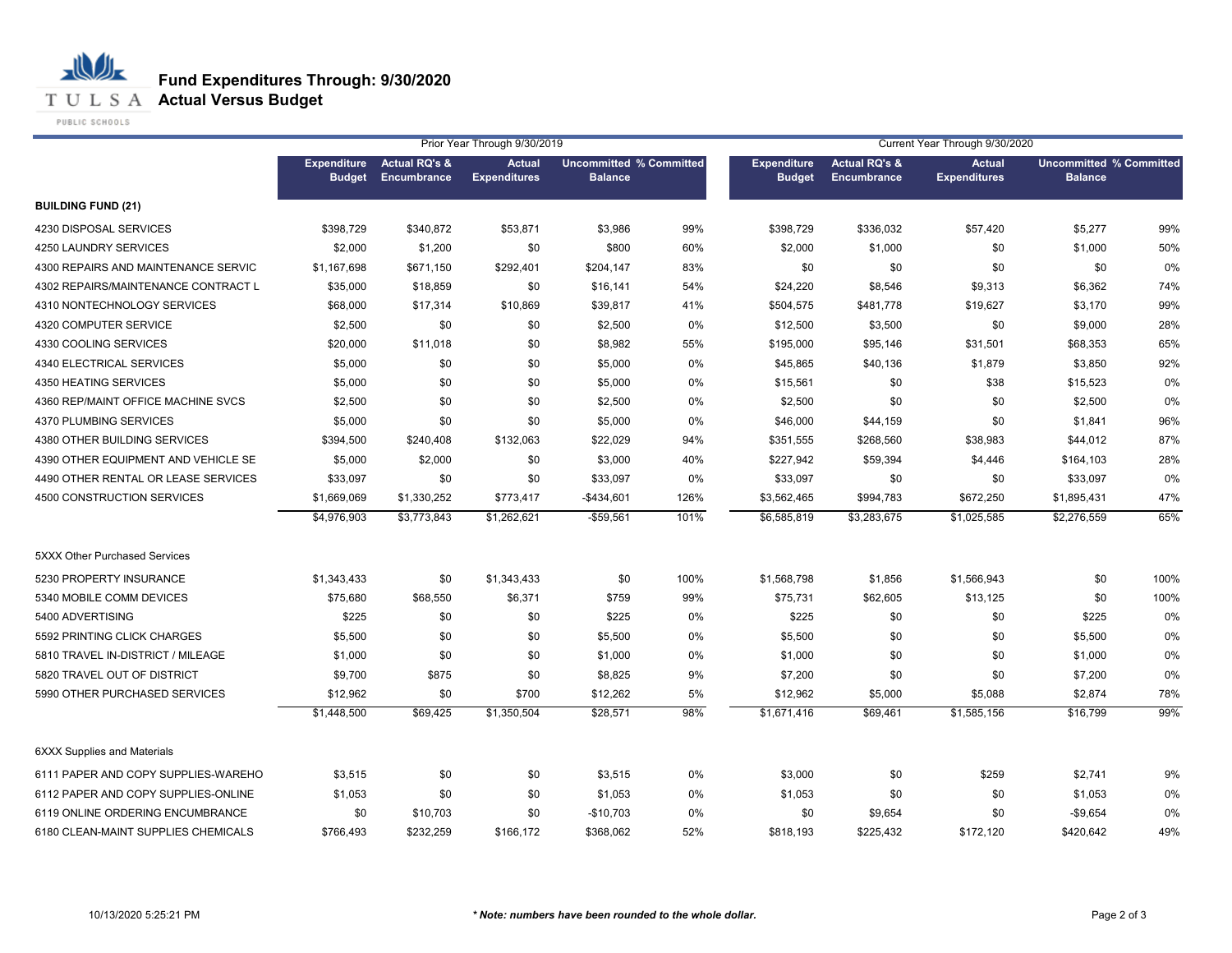**T U L S A Actual Versus Budget** 

PUBLIC SCHOOLS

|                                      |                                     |                                         | Prior Year Through 9/30/2019         |                                                  |      | Current Year Through 9/30/2020      |                                         |                                      |                                                  |       |
|--------------------------------------|-------------------------------------|-----------------------------------------|--------------------------------------|--------------------------------------------------|------|-------------------------------------|-----------------------------------------|--------------------------------------|--------------------------------------------------|-------|
|                                      | <b>Expenditure</b><br><b>Budget</b> | <b>Actual RQ's &amp;</b><br>Encumbrance | <b>Actual</b><br><b>Expenditures</b> | <b>Uncommitted % Committed</b><br><b>Balance</b> |      | <b>Expenditure</b><br><b>Budget</b> | <b>Actual RQ's &amp;</b><br>Encumbrance | <b>Actual</b><br><b>Expenditures</b> | <b>Uncommitted % Committed</b><br><b>Balance</b> |       |
| <b>BUILDING FUND (21)</b>            |                                     |                                         |                                      |                                                  |      |                                     |                                         |                                      |                                                  |       |
| 6190 GENERAL OFFICE SUPPLIES         | \$12,460                            | \$0                                     | \$900                                | \$11,560                                         | 7%   | \$12,975                            | \$0                                     | \$0                                  | \$12,975                                         | 0%    |
| 6191 GENERAL OFFICE SUPPLIES-WAREHO  | \$3,265                             | \$0                                     | \$0                                  | \$3,265                                          | 0%   | \$3,265                             | \$0                                     | \$1,439                              | \$1,826                                          | 44%   |
| 6192 GENERAL OFFICE SUPPLIES-ONLINE  | \$10,052                            | \$0                                     | \$402                                | \$9,650                                          | 4%   | \$10,052                            | \$0                                     | \$1,451                              | \$8,601                                          | 14%   |
| 6510 APPLIANCES/FURNITURE/FIXTURES   | \$45,661                            | \$29,355                                | \$2,860                              | \$13,446                                         | 71%  | \$5,715                             | \$0                                     | \$0                                  | \$5,715                                          | 0%    |
| 6530 TECHNOLOGY-RELATED EQUIPMENT    | \$15,960                            | \$0                                     | \$0                                  | \$15,960                                         | 0%   | \$13,909                            | \$670                                   | \$100                                | \$13,139                                         | 6%    |
| 6570 UNIFORMS                        | \$14,064                            | \$2,249                                 | \$2,751                              | \$9,064                                          | 36%  | \$14,064                            | \$0                                     | \$0                                  | \$14,064                                         | 0%    |
| 6590 FIREARMS AND AMMUNITION         | \$9,001                             | \$0                                     | \$0                                  | \$9,001                                          | 0%   | \$9,001                             | \$0                                     | \$0                                  | \$9,001                                          | 0%    |
|                                      | \$881,524                           | \$274,566                               | \$173,085                            | \$433,874                                        | 51%  | \$891,227                           | \$235,755                               | \$175,369                            | \$480,103                                        | 46%   |
| 7XXX Property/Equipment              |                                     |                                         |                                      |                                                  |      |                                     |                                         |                                      |                                                  |       |
| 7140 LANDSCAPING                     | \$0                                 | \$43,785                                | \$0                                  | $-$43,785$                                       | 0%   | \$0                                 | \$0                                     | \$0                                  | \$0                                              | 0%    |
| 7320 EQUIPMENT-AUDIO VISUAL          | \$13,127                            | \$0                                     | \$0                                  | \$13,127                                         | 0%   | \$13,127                            | \$0                                     | \$0                                  | \$13,127                                         | 0%    |
| 7360 EQUIPMENT-MACHINERY             | \$58,758                            | \$27,715                                | \$23,667                             | \$7,376                                          | 87%  | \$33,758                            | \$0                                     | \$0                                  | \$33,758                                         | 0%    |
| 7600 VEHICLES                        | \$5,000                             | \$0                                     | \$0                                  | \$5,000                                          | 0%   | \$5,000                             | \$0                                     | \$0                                  | \$5,000                                          | 0%    |
|                                      | \$76,885                            | \$71,500                                | \$23,667                             | $-$18,282$                                       | 124% | \$51,885                            | \$0                                     | \$0                                  | \$51,885                                         | $0\%$ |
| 8XXX Other Objects and Reserves      |                                     |                                         |                                      |                                                  |      |                                     |                                         |                                      |                                                  |       |
| 8100 DUES AND FEES FOR SERVICES      | \$1,239                             | \$500                                   | \$0                                  | \$739                                            | 40%  | \$1,239                             | \$0                                     | \$0                                  | \$1,239                                          | 0%    |
| 8400 BUDGET CONTINGENCY              | \$1,159,674                         | \$0                                     | \$0                                  | \$1,159,674                                      | 0%   | $-$1,705,176$                       | \$0                                     | \$0                                  | $-$1,705,176$                                    | 0%    |
| 8600 STAFF REGISTRATION AND TUITION  | \$7,000                             | \$0                                     | \$0                                  | \$7,000                                          | 0%   | \$7,000                             | \$3,250                                 | \$796                                | \$2,954                                          | 58%   |
| 8700 COUNTY ASSESSMENTS/REVALUATION  | \$716,675                           | \$637,185                               | \$0                                  | \$79,490                                         | 89%  | \$717,839                           | \$0                                     | \$0                                  | \$717,839                                        | 0%    |
|                                      | \$1,884,588                         | \$637,685                               | \$0                                  | \$1,246,903                                      | 34%  | -\$979,098                          | \$3,250                                 | \$796                                | $-$983,144$                                      | 0%    |
| <b>Total Fund Expend./Encumb/RQs</b> | \$18,703,277                        | \$11,725,125                            | \$4,840,778                          | \$2,137,374                                      | 89%  | \$17,300,446                        | \$9,983,900                             | \$4,807,754                          | \$2,508,792                                      | 85%   |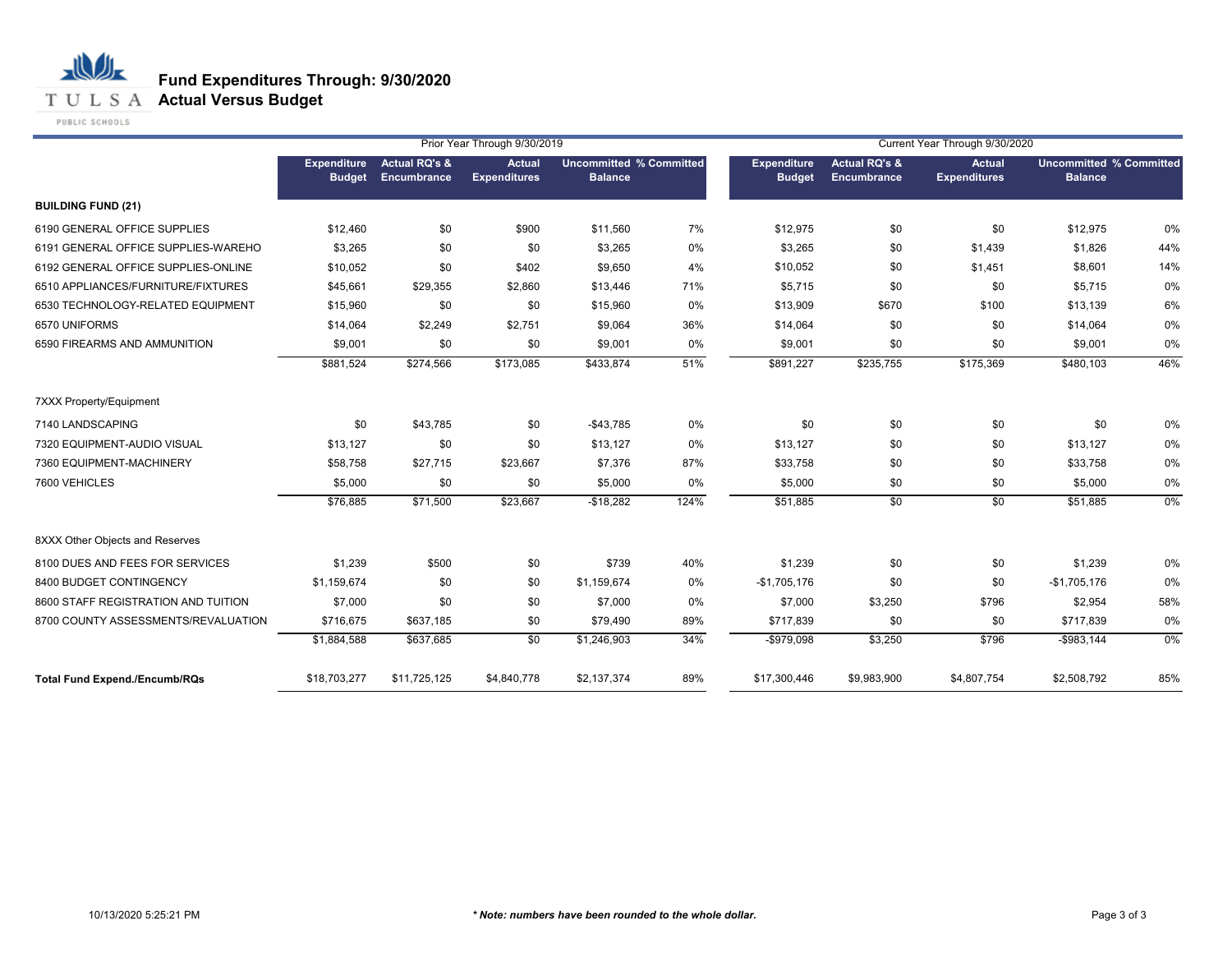## **T U L S A Actual Versus Budget**

PUBLIC SCHOOLS

|                                                  |                                     |                                         | Prior Year Through 9/30/2019         |                                                  |      | Current Year Through 9/30/2020      |                                                |                                      |                                                  |      |
|--------------------------------------------------|-------------------------------------|-----------------------------------------|--------------------------------------|--------------------------------------------------|------|-------------------------------------|------------------------------------------------|--------------------------------------|--------------------------------------------------|------|
|                                                  | <b>Expenditure</b><br><b>Budget</b> | <b>Actual RQ's &amp;</b><br>Encumbrance | <b>Actual</b><br><b>Expenditures</b> | <b>Uncommitted % Committed</b><br><b>Balance</b> |      | <b>Expenditure</b><br><b>Budget</b> | <b>Actual RQ's &amp;</b><br><b>Encumbrance</b> | <b>Actual</b><br><b>Expenditures</b> | <b>Uncommitted % Committed</b><br><b>Balance</b> |      |
| <b>CHILD NUTRITION (22)</b>                      |                                     |                                         |                                      |                                                  |      |                                     |                                                |                                      |                                                  |      |
| <b>1XXX Salaries</b>                             |                                     |                                         |                                      |                                                  |      |                                     |                                                |                                      |                                                  |      |
| 1210 FULL TIME NON-CERTIFIED SALARI              | \$10,306,055                        | \$9,375,321                             | \$1,520,638                          | -\$589,904                                       | 106% | \$9,089,897                         | \$7,409,072                                    | \$1,556,498                          | \$124,327                                        | 99%  |
| 1212 RETROACTIVE SUPPORT PAY                     | \$0                                 | \$0                                     | $-$1,390$                            | \$1,390                                          | 0%   | \$0                                 | \$0                                            | \$0                                  | \$0                                              | 0%   |
| 1240 UNUSED LEAVE - NON-CERTIF                   | \$0                                 | \$0                                     | \$0                                  | \$0                                              | 0%   | \$0                                 | \$0                                            | \$3,851                              | $-$ \$3,851                                      | 0%   |
| 1250 BENEFIT ALLOWANCE-SUPPORT STAF              | \$532,650                           | \$428,795                               | \$82,895                             | \$20,960                                         | 96%  | \$402,902                           | \$360,601                                      | \$33,575                             | \$8,726                                          | 98%  |
| 1500 OVERTIME SALARIES - NON-CERTIF              | \$0                                 | \$0                                     | \$841                                | $-$ \$841                                        | 0%   | \$0                                 | \$0                                            | \$838                                | $-$ \$838                                        | 0%   |
| 1800 STIPENDS - NON-CERTIFIED                    | \$0                                 | \$0                                     | \$1,467                              | $-$1,467$                                        | 0%   | \$0                                 | \$0                                            | \$0                                  | \$0                                              | 0%   |
|                                                  | \$10,838,704                        | \$9,804,116                             | \$1,604,451                          | -\$569,862                                       | 105% | \$9,492,799                         | \$7,769,673                                    | \$1,594,762                          | \$128,364                                        | 99%  |
| 2XXX Benefits                                    |                                     |                                         |                                      |                                                  |      |                                     |                                                |                                      |                                                  |      |
| 2220 DENTAL INSURANCE - NON-CERTIFI              | \$38,909                            | \$27,356                                | \$3,116                              | \$8,437                                          | 78%  | \$34,701                            | \$28,237                                       | \$2,740                              | \$3,724                                          | 89%  |
| 2230 HEALTH INSURANCE - NON-CERTIFI              | \$2,102,478                         | \$1,883,837                             | \$210,473                            | \$8,168                                          | 100% | \$1,812,355                         | \$1,974,301                                    | \$191,776                            | $-$ \$353,722                                    | 120% |
| 2240 LIFE INSURANCE - NON-CERTIFIED              | \$24,328                            | \$10,803                                | \$2,082                              | \$11,444                                         | 53%  | \$21,148                            | \$17,319                                       | \$1,866                              | \$1,963                                          | 91%  |
| 2250 L-T DISB INSUR                              | \$30,484                            | \$13,769                                | \$2,636                              | \$14,079                                         | 54%  | \$26,942                            | \$22,087                                       | \$2,394                              | \$2,461                                          | 91%  |
| 2410 FICA - EMPLOYER'S CONTRIBUTION              | \$648,066                           | \$507,642                               | \$95,120                             | \$45,304                                         | 93%  | \$572,556                           | \$473,008                                      | \$95,397                             | \$4,151                                          | 99%  |
| 2420 MEDICARE - EMPLOYER'S CONTRIBU              | \$152,057                           | \$138,531                               | \$22,782                             | $-$9,256$                                        | 106% | \$134,222                           | \$110,283                                      | \$22,681                             | \$1,259                                          | 99%  |
| 2630 RETIREMENT - EMPLOYER'S CONTRI              | \$316,280                           | \$223,387                               | \$41,011                             | \$51,883                                         | 84%  | \$304,346                           | \$251,321                                      | \$43,794                             | \$9,231                                          | 97%  |
| 2831 WORKERS' COMPENSATION - NON-CE              | \$210,000                           | \$0                                     | \$0                                  | \$210,000                                        | 0%   | \$500,000                           | \$0                                            | \$500,000                            | \$0                                              | 100% |
|                                                  | \$3,522,604                         | \$2,805,325                             | \$377,220                            | \$340,059                                        | 90%  | \$3,406,271                         | \$2,876,556                                    | \$860,648                            | $-$330,933$                                      | 110% |
| 3XXX Purchased Professional & Technical Services |                                     |                                         |                                      |                                                  |      |                                     |                                                |                                      |                                                  |      |
| 3460 OTHER TECHNICAL SERVICES                    | \$7,390                             | \$0                                     | \$6,760                              | \$630                                            | 91%  | \$7,390                             | \$0                                            | \$6,760                              | \$630                                            | 91%  |
| 3590 PROFESSIONAL EMPLOYEE TRAINING              | \$3,000                             | \$0                                     | \$0                                  | \$3,000                                          | 0%   | \$3,000                             | \$0                                            | \$0                                  | \$3,000                                          | 0%   |
|                                                  | \$10,390                            | \$0                                     | \$6,760                              | \$3,630                                          | 65%  | \$10,390                            | \$0                                            | \$6,760                              | \$3,630                                          | 65%  |
| <b>4XXX Purchased Property Services</b>          |                                     |                                         |                                      |                                                  |      |                                     |                                                |                                      |                                                  |      |
| 4301 REPAIRS/MAINTENANCE MATERIALS               | \$299,433                           | \$81,773                                | \$59,086                             | \$158,574                                        | 47%  | \$286,433                           | \$90,149                                       | \$48,801                             | \$147,483                                        | 49%  |
| 4302 REPAIRS/MAINTENANCE CONTRACT L              | \$85,850                            | \$44,976                                | \$2,174                              | \$38,700                                         | 55%  | \$47,150                            | \$25,156                                       | \$2,844                              | \$19,150                                         | 59%  |
|                                                  | \$385,283                           | \$126,749                               | \$61,260                             | \$197,274                                        | 49%  | \$333,583                           | \$115,304                                      | \$51,645                             | \$166,633                                        | 50%  |
| 5XXX Other Purchased Services                    |                                     |                                         |                                      |                                                  |      |                                     |                                                |                                      |                                                  |      |
| 5310 POSTAGE SERVICES                            | \$1,000                             | \$0                                     | \$0                                  | \$1,000                                          | 0%   | \$1,000                             | \$0                                            | \$0                                  | \$1,000                                          | 0%   |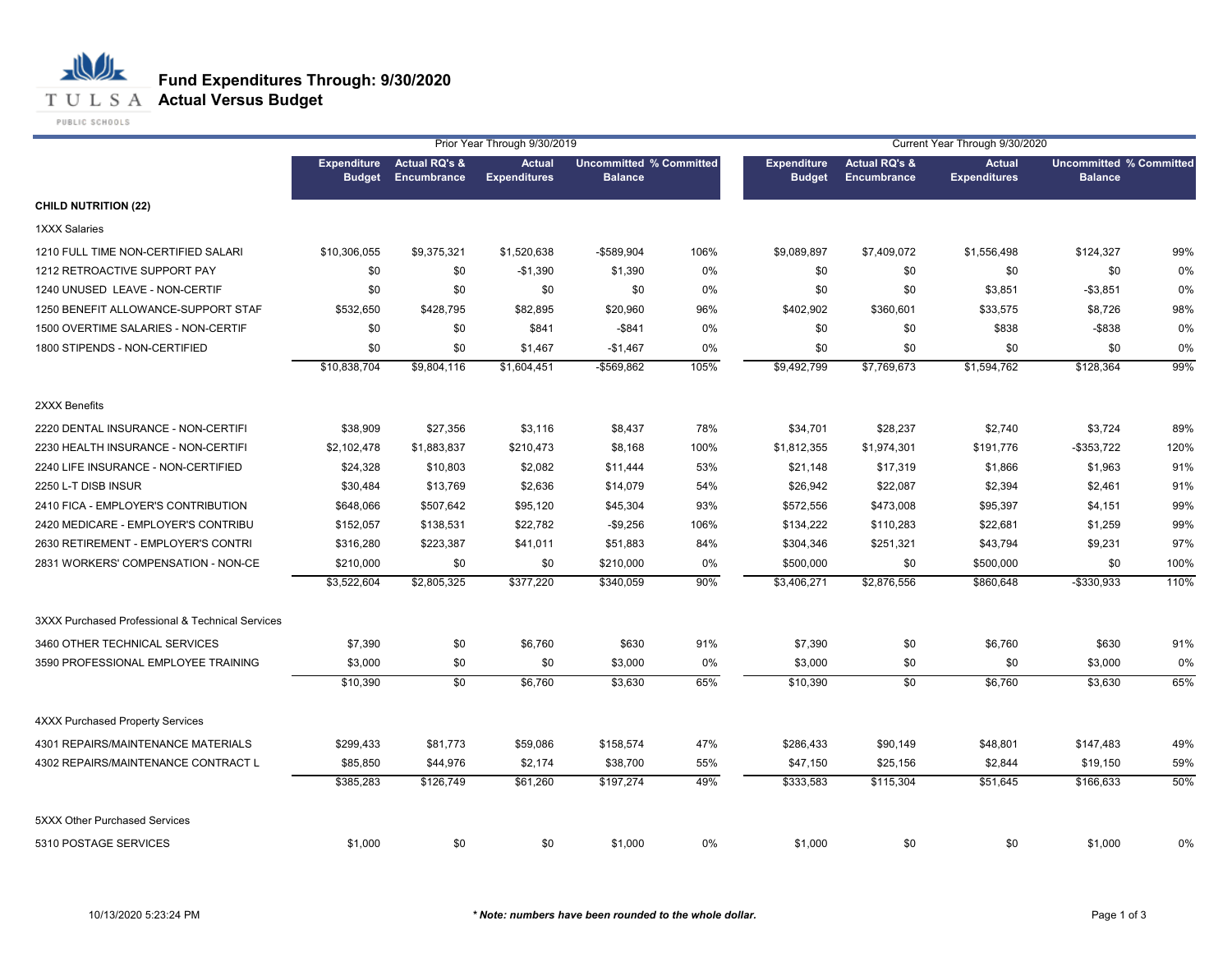**T U L S A Actual Versus Budget** 

PUBLIC SCHOOLS

|                                     |                                     |                                         | Prior Year Through 9/30/2019         |                                                  |       | Current Year Through 9/30/2020      |                                         |                                      |                                                  |      |
|-------------------------------------|-------------------------------------|-----------------------------------------|--------------------------------------|--------------------------------------------------|-------|-------------------------------------|-----------------------------------------|--------------------------------------|--------------------------------------------------|------|
|                                     | <b>Expenditure</b><br><b>Budget</b> | <b>Actual RQ's &amp;</b><br>Encumbrance | <b>Actual</b><br><b>Expenditures</b> | <b>Uncommitted % Committed</b><br><b>Balance</b> |       | <b>Expenditure</b><br><b>Budget</b> | <b>Actual RQ's &amp;</b><br>Encumbrance | <b>Actual</b><br><b>Expenditures</b> | <b>Uncommitted % Committed</b><br><b>Balance</b> |      |
| <b>CHILD NUTRITION (22)</b>         |                                     |                                         |                                      |                                                  |       |                                     |                                         |                                      |                                                  |      |
| 5340 MOBILE COMM DEVICES            | \$14,899                            | \$13,740                                | \$1,159                              | \$0                                              | 100%  | \$14,899                            | \$12,602                                | \$2,296                              | \$0                                              | 100% |
| 5400 ADVERTISING                    | \$3,000                             | \$0                                     | \$0                                  | \$3,000                                          | 0%    | \$2,000                             | \$0                                     | \$0                                  | \$2,000                                          | 0%   |
| 5591 PRINTING IN HOUSE              | \$21,909                            | \$20,899                                | \$1,010                              | \$0                                              | 100%  | \$21,909                            | \$0                                     | \$2,116                              | \$19,793                                         | 10%  |
| 5592 PRINTING CLICK CHARGES         | \$13,305                            | \$3,634                                 | \$727                                | \$8,944                                          | 33%   | \$30,500                            | \$25,417                                | \$5,083                              | \$0                                              | 100% |
| 5700 FOOD SERRVICE MANAGEMENT       | \$2,570,369                         | \$10,237                                | \$1,746                              | \$2,558,386                                      | 0%    | \$9,638,212                         | \$3,221,049                             | \$303,948                            | \$6,113,215                                      | 37%  |
| 5810 TRAVEL IN-DISTRICT / MILEAGE   | \$26,401                            | \$0                                     | \$6,299                              | \$20,102                                         | 24%   | \$26,401                            | \$0                                     | \$3,945                              | \$22,456                                         | 15%  |
| 5820 TRAVEL OUT OF DISTRICT         | \$221                               | \$0                                     | \$0                                  | \$221                                            | 0%    | \$221                               | \$0                                     | \$0                                  | \$221                                            | 0%   |
| 5990 OTHER PURCHASED SERVICES       | \$11,605                            | \$11,055                                | \$550                                | \$0                                              | 100%  | \$11,605                            | \$10,733                                | \$567                                | \$305                                            | 97%  |
|                                     | \$2,662,709                         | \$59,565                                | \$11,490                             | \$2,591,654                                      | 3%    | \$9,746,748                         | \$3,269,801                             | \$317,954                            | \$6,158,992                                      | 37%  |
| <b>6XXX Supplies and Materials</b>  |                                     |                                         |                                      |                                                  |       |                                     |                                         |                                      |                                                  |      |
| 6111 PAPER AND COPY SUPPLIES-WAREHO | \$7,000                             | \$0                                     | \$4,068                              | \$2,932                                          | 58%   | \$4,568                             | \$0                                     | \$4,419                              | \$149                                            | 97%  |
| 6112 PAPER AND COPY SUPPLIES-ONLINE | \$4,000                             | \$0                                     | \$0                                  | \$4,000                                          | 0%    | \$4,000                             | \$0                                     | \$0                                  | \$4,000                                          | 0%   |
| 6119 ONLINE ORDERING ENCUMBRANCE    | \$0                                 | \$11,342                                | \$0                                  | $-$11,342$                                       | $0\%$ | \$0                                 | \$13,028                                | \$0                                  | $-$13,028$                                       | 0%   |
| 6170 PAPER PRODUCTS                 | \$43,874                            | \$0                                     | \$0                                  | \$43,874                                         | 0%    | \$43,874                            | \$0                                     | \$0                                  | \$43,874                                         | 0%   |
| 6178 KITCHEN SUPPLIES TO SITES - WH | \$0                                 | \$0                                     | \$128,239                            | $-$128,239$                                      | 0%    | \$0                                 | \$0                                     | \$0                                  | \$0                                              | 0%   |
| 6191 GENERAL OFFICE SUPPLIES-WAREHO | \$1,982                             | \$0                                     | \$496                                | \$1,486                                          | 25%   | \$496                               | \$0                                     | \$0                                  | \$496                                            | 0%   |
| 6192 GENERAL OFFICE SUPPLIES-ONLINE | \$9,028                             | \$0                                     | \$1,686                              | \$7,342                                          | 19%   | \$9,028                             | \$0                                     | \$0                                  | \$9,028                                          | 0%   |
| 6300 FOOD AND MILK                  | \$4,388,610                         | \$159,265                               | \$1,040,162                          | \$3,189,182                                      | 27%   | \$0                                 | \$672,845                               | \$0                                  | -\$672,845                                       | 0%   |
| 6301 FOOD AND MILK                  | \$50,000                            | \$48,000                                | \$0                                  | \$2,000                                          | 96%   | \$55,000                            | \$55,000                                | \$0                                  | \$0                                              | 100% |
| 6302 INVENTORY CAFETERIA            | \$200,000                           | \$0                                     | \$0                                  | \$200,000                                        | 0%    | \$0                                 | \$0                                     | \$0                                  | \$0                                              | 0%   |
| 6304 RECEIPT TIME VARIANCE - CA     | \$0                                 | \$0                                     | $-$59,461$                           | \$59,461                                         | $0\%$ | \$0                                 | \$0                                     | \$0                                  | \$0                                              | 0%   |
| 6308 FOOD ISSUED TO SITES - WAREHOU | \$0                                 | \$0                                     | \$852,156                            | $-$ \$852,156                                    | 0%    | \$0                                 | \$0                                     | \$0                                  | \$0                                              | 0%   |
| 6309 INVENTORY ISSUED               | \$0                                 | \$0                                     | -\$920,934                           | \$920,934                                        | 0%    | \$0                                 | \$0                                     | \$0                                  | \$0                                              | 0%   |
| 6310 FOOD-EXCEPT PRODUCE AND BREAD  | \$3,078,817                         | \$2,866,776                             | \$179,801                            | \$32,240                                         | 99%   | \$0                                 | \$0                                     | \$0                                  | \$0                                              | 0%   |
| 6390 INVENTORY COMMODITIES          | \$37,698                            | \$0                                     | \$0                                  | \$37,698                                         | 0%    | \$0                                 | \$0                                     | \$0                                  | \$0                                              | 0%   |
| 6510 APPLIANCES/FURNITURE/FIXTURES  | \$26,112                            | \$2,076                                 | \$1,164                              | \$22,872                                         | 12%   | \$11,626                            | \$6,877                                 | \$0                                  | \$4,749                                          | 59%  |
| 6530 TECHNOLOGY-RELATED EQUIPMENT   | \$58,757                            | \$57,941                                | \$0                                  | \$817                                            | 99%   | \$59,257                            | \$53,353                                | \$0                                  | \$5,904                                          | 90%  |
| 6560 MACHINERY                      | \$1,096                             | \$0                                     | \$0                                  | \$1,096                                          | 0%    | \$0                                 | \$0                                     | \$0                                  | \$0                                              | 0%   |
| 6570 UNIFORMS                       | \$10,697                            | \$0                                     | \$0                                  | \$10,697                                         | 0%    | \$8,000                             | \$0                                     | \$0                                  | \$8,000                                          | 0%   |
|                                     | \$7,917,671                         | \$3,145,400                             | \$1,227,377                          | \$3,544,894                                      | 55%   | \$195,849                           | \$801,103                               | \$4,419                              | -\$609,673                                       | 411% |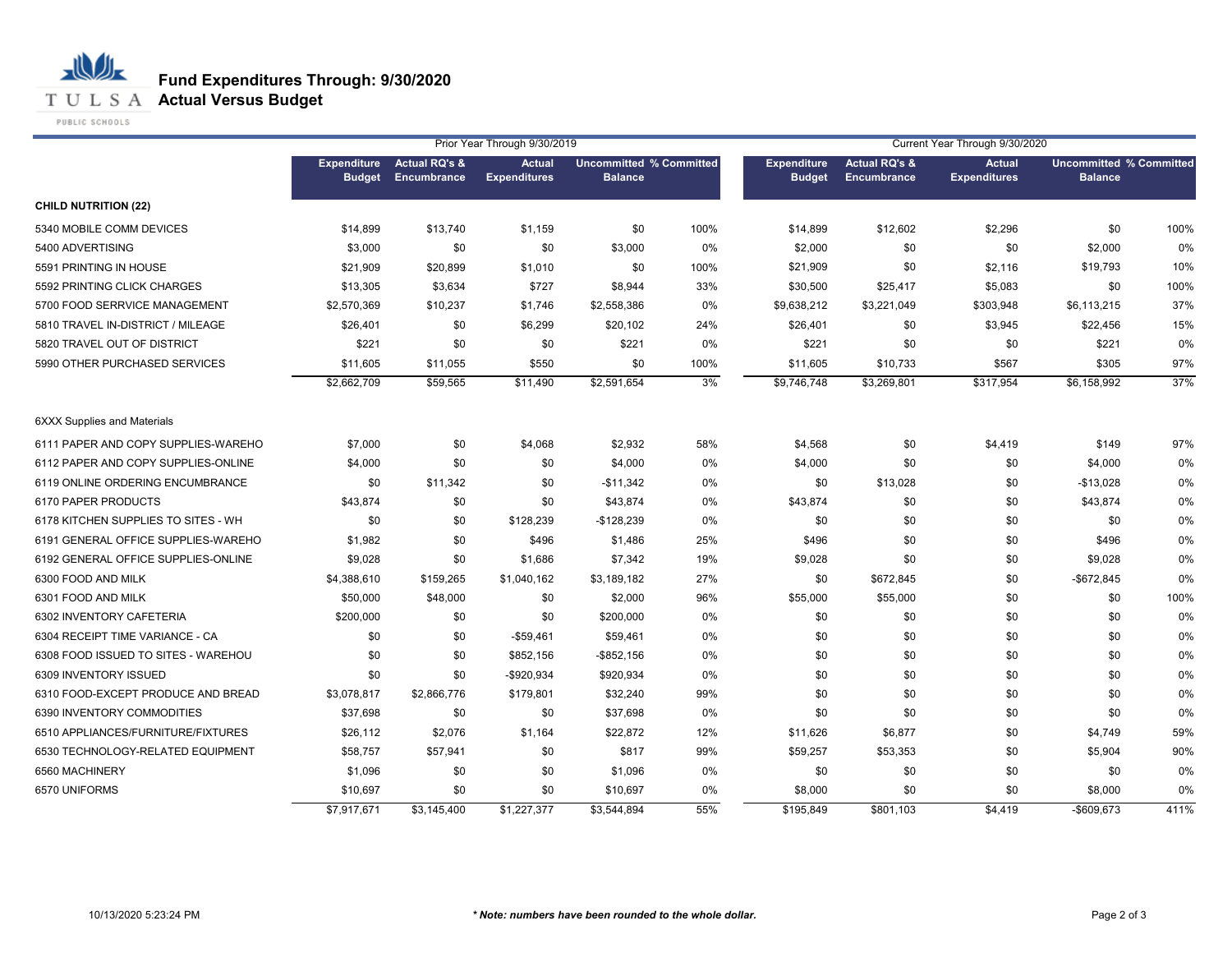## **T U L S A Actual Versus Budget**

PUBLIC SCHOOLS

|                                      |                                     |                                         | Prior Year Through 9/30/2019         |                                           |     |                                     |                              | Current Year Through 9/30/2020       |                                                  |       |
|--------------------------------------|-------------------------------------|-----------------------------------------|--------------------------------------|-------------------------------------------|-----|-------------------------------------|------------------------------|--------------------------------------|--------------------------------------------------|-------|
|                                      | <b>Expenditure</b><br><b>Budget</b> | <b>Actual RQ's &amp;</b><br>Encumbrance | <b>Actual</b><br><b>Expenditures</b> | Uncommitted % Committed<br><b>Balance</b> |     | <b>Expenditure</b><br><b>Budget</b> | Actual RQ's &<br>Encumbrance | <b>Actual</b><br><b>Expenditures</b> | <b>Uncommitted % Committed</b><br><b>Balance</b> |       |
| <b>CHILD NUTRITION (22)</b>          |                                     |                                         |                                      |                                           |     |                                     |                              |                                      |                                                  |       |
| 7XXX Property/Equipment              |                                     |                                         |                                      |                                           |     |                                     |                              |                                      |                                                  |       |
| 7310 APPLIANCES/FURNITURE/FIXTURES   | \$116,963                           | \$2,767                                 | \$35,373                             | \$78,823                                  | 33% | \$46,963                            | \$0                          | \$0                                  | \$46,963                                         | 0%    |
|                                      | \$116,963                           | \$2,767                                 | \$35,373                             | \$78,823                                  | 33% | \$46,963                            | \$0                          | \$0                                  | \$46,963                                         | $0\%$ |
| 8XXX Other Objects and Reserves      |                                     |                                         |                                      |                                           |     |                                     |                              |                                      |                                                  |       |
| 8600 STAFF REGISTRATION AND TUITION  | \$1,173                             | \$0                                     | \$0                                  | \$1,173                                   | 0%  | \$1,173                             | \$0                          | \$0                                  | \$1,173                                          | 0%    |
|                                      | \$1,173                             | \$0                                     | \$0                                  | \$1,173                                   | 0%  | \$1,173                             | \$0                          | \$0                                  | \$1,173                                          | $0\%$ |
| 9XXX Other Uses of Funds             |                                     |                                         |                                      |                                           |     |                                     |                              |                                      |                                                  |       |
| 9300 REIMBURSEMENT                   | \$465,500                           | \$0                                     | \$0                                  | \$465,500                                 | 0%  | \$1,700,000                         | \$0                          | \$0                                  | \$1,700,000                                      | 0%    |
|                                      | \$465,500                           | \$0                                     | \$0                                  | \$465,500                                 | 0%  | \$1,700,000                         | \$0                          | \$0                                  | \$1,700,000                                      | 0%    |
| <b>Total Fund Expend./Encumb/RQs</b> | \$25,920,997                        | \$15,943,921                            | \$3,323,931                          | \$6,653,145                               | 74% | \$24,933,775                        | \$14,832,437                 | \$2,836,189                          | \$7,265,149                                      | 71%   |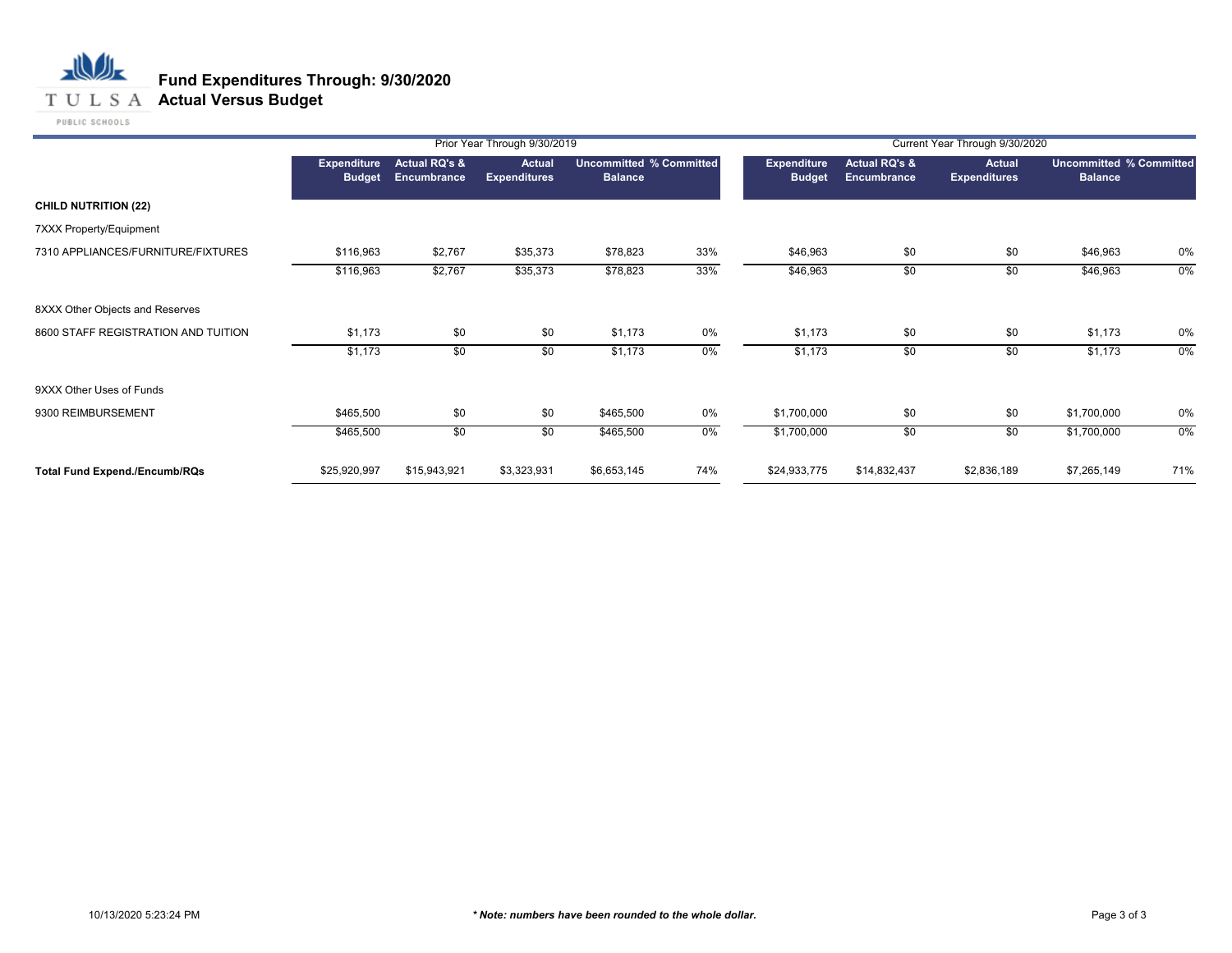

|                                     | Current Year Through 9/30/2020 |                          |           |                                                |             |  |
|-------------------------------------|--------------------------------|--------------------------|-----------|------------------------------------------------|-------------|--|
| <b>Project Project Description</b>  | <b>Expenditure Budget</b>      | <b>Actual RQ's &amp;</b> |           | <b>Actual Expenditures</b> Uncommitted Balance | % Committed |  |
| 30 - BOND BALANCING FUND            |                                | <b>Encumbrance</b>       |           |                                                |             |  |
| 0000 UNRESTRICTED FUNDS             | \$24.820.118                   | \$0                      | \$0       | \$24.820.118                                   | 0%          |  |
| SUM OF FUND 30                      | \$24,820,118                   | $\overline{30}$          | \$0       | \$24,820,118                                   | $0\%$       |  |
|                                     |                                |                          |           |                                                |             |  |
| 32 - BOND FUND - 2018B              |                                |                          |           |                                                |             |  |
| 1110 BOND CLASSROOM TEXTBOOKS       | \$5,537                        | \$0                      | \$0       | \$5,537                                        | 0%          |  |
| 1133 BOND FINE ARTS: UNIFORMS, EQUI | \$8,921                        | \$0                      | \$0       | \$8,921                                        | 0%          |  |
| 1136 BOND PE / HEALTH EDUCATION EQU | \$1,078                        | \$0                      | \$1,078   | \$0                                            | 100%        |  |
| <b>1527 LIBRARY MATERIAL</b>        | \$0                            | \$0                      | \$0       | \$0                                            | #DIV/0!     |  |
| SUM OF FUND 32                      | \$15,535                       | $\overline{50}$          | \$1,078   | \$14,458                                       | 7%          |  |
|                                     |                                |                          |           |                                                |             |  |
| 33 - BOND FUND - 2018C              |                                |                          |           |                                                |             |  |
| 1111 BOND READING AND STEM MATERIAL | \$21,403                       | \$6,411                  | \$1,887   | \$13,105                                       | 39%         |  |
| 1146 DESKTOP & APP VIRTUALIZATION   | \$186,405                      | \$58,196                 | \$0       | \$128,209                                      | 31%         |  |
| 1169 CLASSROOM COMPUTERS            | \$3,600                        | \$0                      | \$0       | \$3,600                                        | 0%          |  |
| 1171 PROFESSIONAL DEVELOPMENT       | \$30,644                       | \$0                      | \$0       | \$30,644                                       | 0%          |  |
| 1173 BOND SYSTEMS UPGRADES, PHONE,  | \$0                            | $-$171,694$              | \$171,694 | \$0                                            | 0%          |  |
| 1177 INSTRUCTIONAL LEARNING RESOURC | \$2,708                        | \$0                      | \$0       | \$2,708                                        | 0%          |  |
| SUM OF FUND 33                      | \$244,760                      | $-$107,087$              | \$173,581 | \$178,266                                      | 27%         |  |
|                                     |                                |                          |           |                                                |             |  |
| 34 - BOND FUND - 2019A              |                                |                          |           |                                                |             |  |
| 1111 BOND READING AND STEM MATERIAL | \$558,849                      | \$78,951                 | \$465,582 | \$14,316                                       | 97%         |  |
| 1136 BOND PE / HEALTH EDUCATION EQU | $-$1,078$                      | \$0                      | $-$1,078$ | \$0                                            | 100%        |  |
| 1139 BOND SCIENCE SAFETY EQUIPMENT  | \$955                          | \$0                      | \$0       | \$955                                          | 0%          |  |
| 1145 BOND 21ST CENTURY CLASSROOM TE | \$871                          | \$0                      | \$0       | \$871                                          | 0%          |  |
| 1173 BOND SYSTEMS UPGRADES, PHONE,  | \$4,813                        | \$0                      | \$0       | \$4,813                                        | 0%          |  |
| 1180 BOND UPGRADE POOL LOCKER ROOMS | \$170,937                      | \$0                      | \$170,937 | \$0                                            | 100%        |  |
| 1200 FACILITIES - BOND              | \$11,143                       | \$0                      | \$1,345   | \$9,799                                        | 12%         |  |
| 1219 BOND MANAGEMENT FEES           | \$1,287                        | \$23                     | \$0       | \$1,264                                        | 2%          |  |
| SUM OF FUND 34                      | \$747,777                      | \$78,974                 | \$636,786 | \$32,017                                       | 96%         |  |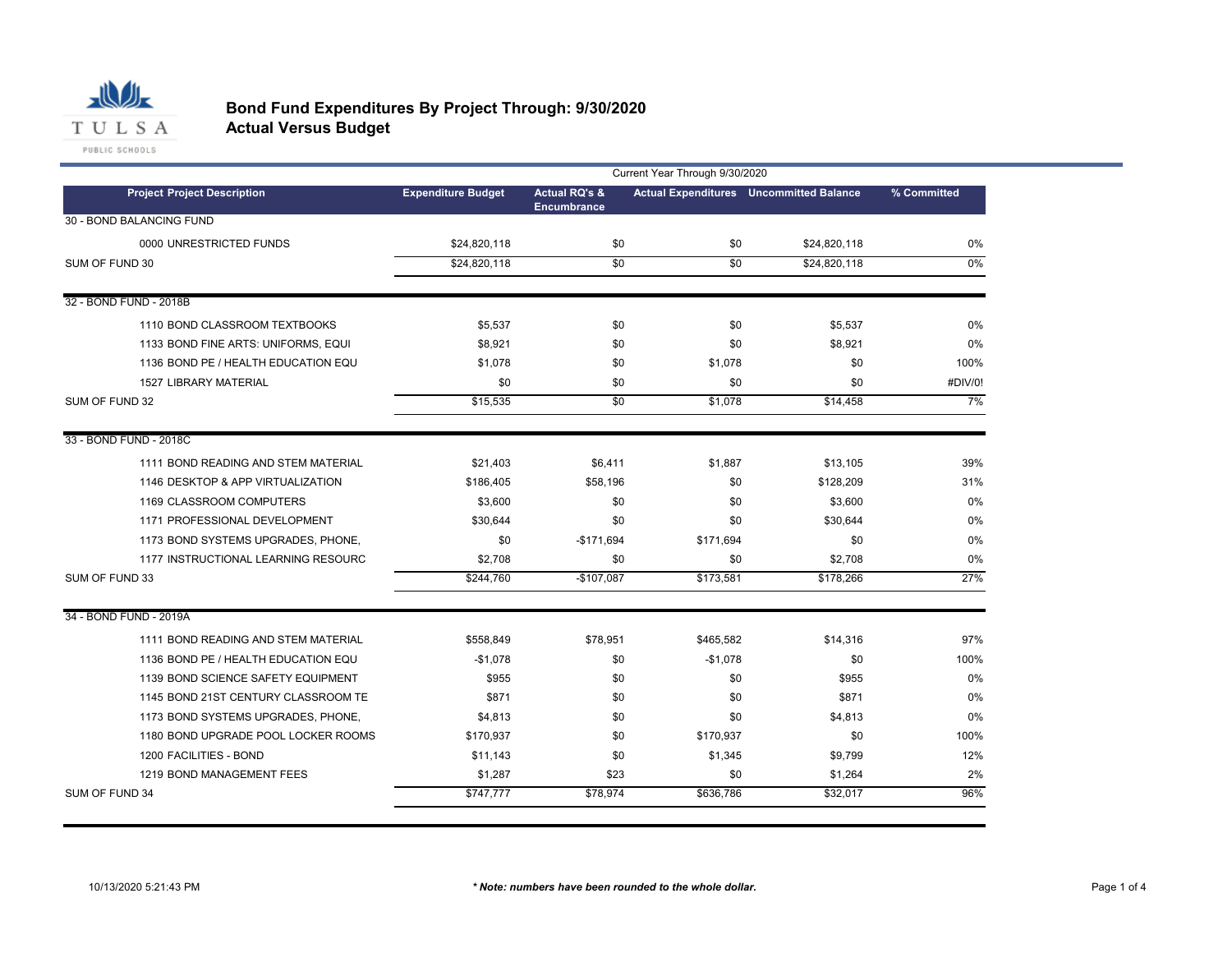

|                                     | Current Year Through 9/30/2020 |                          |             |                                                |             |  |  |
|-------------------------------------|--------------------------------|--------------------------|-------------|------------------------------------------------|-------------|--|--|
| <b>Project Project Description</b>  | <b>Expenditure Budget</b>      | <b>Actual RQ's &amp;</b> |             | <b>Actual Expenditures</b> Uncommitted Balance | % Committed |  |  |
| 35 - BOND FUND - 2019B              |                                | <b>Encumbrance</b>       |             |                                                |             |  |  |
| 1110 BOND CLASSROOM TEXTBOOKS       | \$18,876                       | \$0                      | \$0         | \$18,876                                       | 0%          |  |  |
| 1111 BOND READING AND STEM MATERIAL | \$199,979                      | \$34,515                 | \$160,618   | \$4,846                                        | 98%         |  |  |
| 1130 BOND CLASSROOM FURNITURE / FIX | \$5,000                        | \$0                      | \$0         | \$5,000                                        | 0%          |  |  |
| 1133 BOND FINE ARTS: UNIFORMS, EQUI | \$536,676                      | \$112,853                | \$143,421   | \$280,402                                      | 48%         |  |  |
| 1135 BOND AUDITORIUM REMODEL        | \$3,775                        | \$0                      | \$0         | \$3,775                                        | 0%          |  |  |
| 1139 BOND SCIENCE SAFETY EQUIPMENT  | \$27,965                       | \$0                      | \$0         | \$27,965                                       | 0%          |  |  |
| 1145 BOND 21ST CENTURY CLASSROOM TE | \$57,975                       | \$42,000                 | \$3,510     | \$12,465                                       | 78%         |  |  |
| 1169 CLASSROOM COMPUTERS            | \$235,963                      | \$89,274                 | \$14,537    | \$132,152                                      | 44%         |  |  |
| 1180 BOND UPGRADE POOL LOCKER ROOMS | \$99,636                       | \$29,350                 | \$66,213    | \$4,073                                        | 96%         |  |  |
| 1200 FACILITIES - BOND              | \$84,800                       | \$1,312                  | \$0         | \$83,488                                       | 2%          |  |  |
| 1215 BOND-ENERGY MANAGEMENT FEES    | \$149,049                      | \$52,277                 | \$18,153    | \$78,619                                       | 47%         |  |  |
| 1219 BOND MANAGEMENT FEES           | \$0                            | \$0                      | \$0         | \$0                                            | 0%          |  |  |
| 1410 BOND SCHOOL BUSES / ROUTE MAIN | \$6,056                        | \$0                      | \$0         | \$6,056                                        | 0%          |  |  |
| 1522 BOND LIBRARY CONSTRUCTION      | \$1,342                        | \$0                      | \$1,342     | \$0                                            | 100%        |  |  |
| 1527 LIBRARY MATERIAL               | \$764,546                      | \$191,872                | \$134,818   | \$437,855                                      | 43%         |  |  |
| SUM OF FUND 35                      | \$2,191,639                    | \$553,453                | \$542,614   | \$1,095,572                                    | 50%         |  |  |
| 36 - BOND FUND - 2019C              |                                |                          |             |                                                |             |  |  |
| 1146 DESKTOP & APP VIRTUALIZATION   | \$429,823                      | \$0                      | \$0         | \$429,823                                      | 0%          |  |  |
| 1169 CLASSROOM COMPUTERS            | \$172,142                      | \$30,360                 | \$2,508     | \$139,274                                      | 19%         |  |  |
| 1171 PROFESSIONAL DEVELOPMENT       | \$250,000                      | \$0                      | \$0         | \$250.000                                      | 0%          |  |  |
| 1172 BOND TECHNOLOGY INFRASTRUCTURE | \$2,001,926                    | \$812,353                | \$845,396   | \$344,176                                      | 83%         |  |  |
| 1173 BOND SYSTEMS UPGRADES, PHONE,  | \$260,131                      | $-$87,574$               | \$326,842   | \$20,863                                       | 92%         |  |  |
| 1177 INSTRUCTIONAL LEARNING RESOURC | \$918,398                      | \$628,860                | \$228,885   | \$60,653                                       | 93%         |  |  |
| SUM OF FUND 36                      | \$4,032,420                    | \$1,384,000              | \$1,403,632 | \$1,244,789                                    | 69%         |  |  |
| 37 - BOND FUND - 2020A              |                                |                          |             |                                                |             |  |  |
|                                     |                                |                          |             |                                                |             |  |  |
| 1110 BOND CLASSROOM TEXTBOOKS       | \$167,054                      | \$940                    | \$0         | \$166,114                                      | 1%          |  |  |
| 1111 BOND READING AND STEM MATERIAL | \$611,755                      | \$376,123                | \$226,809   | \$8,823                                        | 99%         |  |  |
| 1119 BOND CLASSROOM MANAGEMENT FEES | \$217,619                      | \$118,744                | \$98,875    | \$0                                            | 100%        |  |  |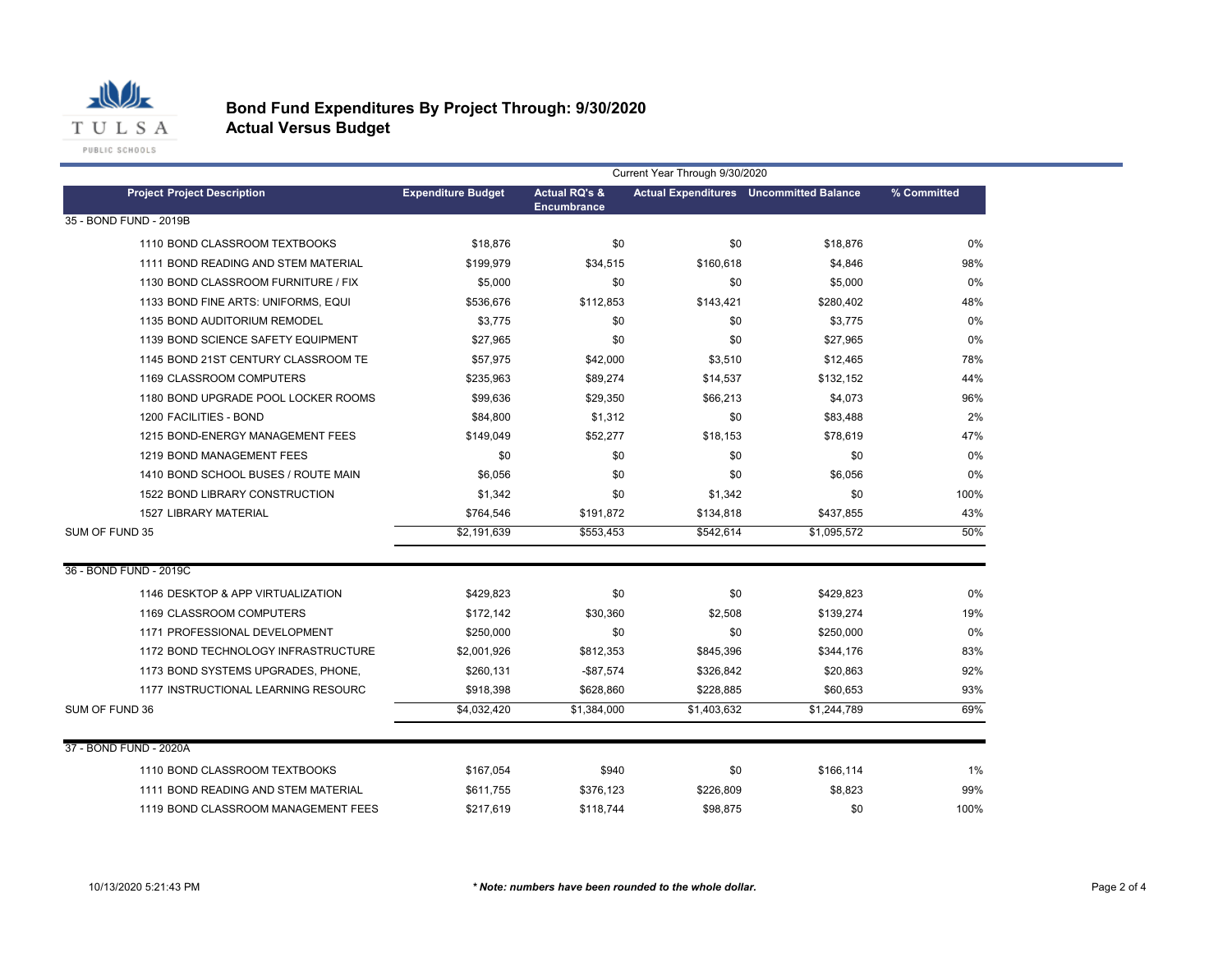

|                                     | Current Year Through 9/30/2020 |                                                |             |                                                |             |  |
|-------------------------------------|--------------------------------|------------------------------------------------|-------------|------------------------------------------------|-------------|--|
| <b>Project Project Description</b>  | <b>Expenditure Budget</b>      | <b>Actual RQ's &amp;</b><br><b>Encumbrance</b> |             | <b>Actual Expenditures</b> Uncommitted Balance | % Committed |  |
| 1130 BOND CLASSROOM FURNITURE / FIX | \$431,838                      | \$207,799                                      | \$18,516    | \$205,523                                      | 52%         |  |
| 1133 BOND FINE ARTS: UNIFORMS, EQUI | \$200                          | \$0                                            | \$0         | \$200                                          | 0%          |  |
| 1135 BOND AUDITORIUM REMODEL        | \$4,584                        | \$0                                            | \$0         | \$4,584                                        | 0%          |  |
| 1136 BOND PE / HEALTH EDUCATION EQU | \$159,779                      | \$0                                            | \$0         | \$159,779                                      | 0%          |  |
| 1145 BOND 21ST CENTURY CLASSROOM TE | \$104,391                      | \$83,720                                       | \$0         | \$20,671                                       | 80%         |  |
| 1147 MANAGED PRINT SERVICE          | \$375,067                      | \$223,923                                      | \$73,015    | \$78,129                                       | 79%         |  |
| 1169 CLASSROOM COMPUTERS            | \$2,003,349                    | \$102,559                                      | \$1,900,790 | \$0                                            | 100%        |  |
| 1180 BOND UPGRADE POOL LOCKER ROOMS | $-$170,316$                    | \$0                                            | $-$170,316$ | \$0                                            | 100%        |  |
| 1200 FACILITIES - BOND              | \$2,402                        | \$2,321                                        | \$81        | \$0                                            | 100%        |  |
| 1215 BOND-ENERGY MANAGEMENT FEES    | \$235,531                      | \$0                                            | \$0         | \$235,531                                      | 0%          |  |
| 1219 BOND MANAGEMENT FEES           | \$243,014                      | \$13,029                                       | \$226,222   | \$3,763                                        | 98%         |  |
| 1230 BOND-BLDG RENOVATIONS          | \$1,037,111                    | \$0                                            | \$1,037,111 | \$0                                            | 100%        |  |
| 1250 BOND-P.E. UPGRADES             | \$1,750                        | \$0                                            | \$0         | \$1,750                                        | 0%          |  |
| 1522 BOND LIBRARY CONSTRUCTION      | \$113,622                      | \$0                                            | \$5,539     | \$108,083                                      | 5%          |  |
| SUM OF FUND 37                      | \$5,538,750                    | \$1,129,159                                    | \$3,416,642 | \$992.950                                      | 82%         |  |
|                                     |                                |                                                |             |                                                |             |  |
| 38 - BOND FUND - 2020B              |                                |                                                |             |                                                |             |  |
| 1110 BOND CLASSROOM TEXTBOOKS       | \$1,322,853                    | \$143,889                                      | \$0         | \$1,178,964                                    | 11%         |  |
| 1111 BOND READING AND STEM MATERIAL | \$1,025,000                    | \$123,495                                      | \$37,500    | \$864,005                                      | 16%         |  |
| 1119 BOND CLASSROOM MANAGEMENT FEES | \$297,886                      | \$239,161                                      | \$29,428    | \$29,297                                       | 90%         |  |
| 1130 BOND CLASSROOM FURNITURE / FIX | \$1,005,467                    | \$58,386                                       | \$70        | \$947,011                                      | 6%          |  |
| 1133 BOND FINE ARTS: UNIFORMS, EQUI | \$119,914                      | \$0                                            | \$0         | \$119,914                                      | 0%          |  |
| 1135 BOND AUDITORIUM REMODEL        | \$350,312                      | \$0                                            | \$0         | \$350,312                                      | 0%          |  |
| 1139 BOND SCIENCE SAFETY EQUIPMENT  | \$25,000                       | \$6,739                                        | \$0         | \$18,261                                       | 27%         |  |
| 1145 BOND 21ST CENTURY CLASSROOM TE | \$1,371,472                    | \$989,230                                      | \$303,296   | \$78,946                                       | 94%         |  |
| 1147 MANAGED PRINT SERVICE          | \$552,374                      | \$0                                            | \$0         | \$552,374                                      | 0%          |  |
| 1169 CLASSROOM COMPUTERS            | \$5,939,722                    | \$2,179,504                                    | \$1,256,769 | \$2,503,449                                    | 58%         |  |
| 1200 FACILITIES - BOND              | \$2,117,130                    | \$831,074                                      | \$629,478   | \$656,577                                      | 69%         |  |
| 1210 BOND-CONSTRUCTION BUILDING ADD | \$8,524,803                    | \$7,179,706                                    | \$1,345,097 | \$0                                            | 100%        |  |
| 1212 BOND-PAVING                    | \$13,043                       | \$0                                            | \$11,927    | \$1,116                                        | 91%         |  |
| 1215 BOND-ENERGY MANAGEMENT FEES    | \$565,000                      | \$0                                            | \$0         | \$565,000                                      | 0%          |  |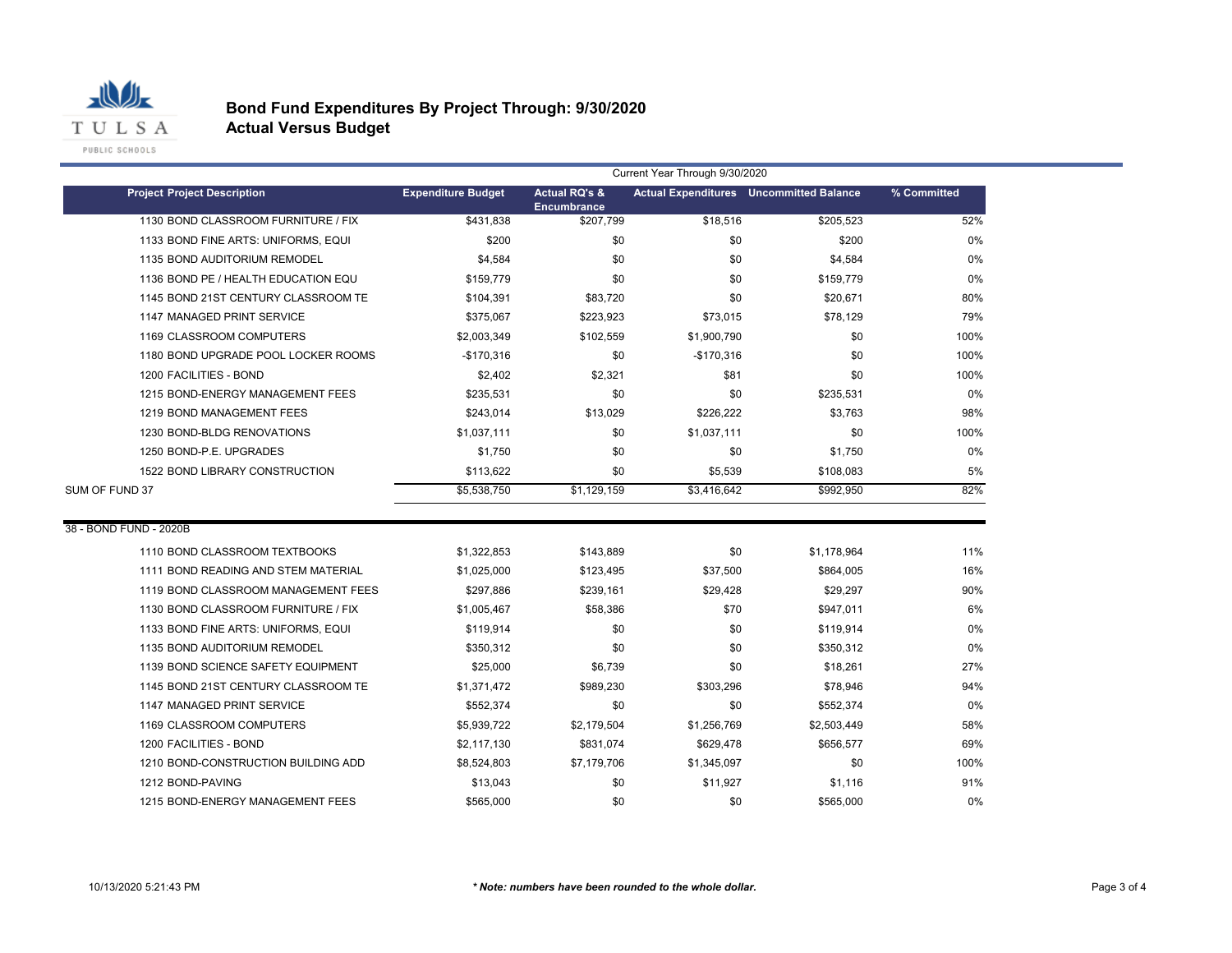

|                                     | Current Year Through 9/30/2020 |                                                |              |                                                |             |  |
|-------------------------------------|--------------------------------|------------------------------------------------|--------------|------------------------------------------------|-------------|--|
| <b>Project Project Description</b>  | <b>Expenditure Budget</b>      | <b>Actual RQ's &amp;</b><br><b>Encumbrance</b> |              | <b>Actual Expenditures</b> Uncommitted Balance | % Committed |  |
| 1219 BOND MANAGEMENT FEES           | \$514.698                      | \$378.701                                      | \$102.193    | \$33,804                                       | 93%         |  |
| 1230 BOND-BLDG RENOVATIONS          | \$13,337,495                   | \$108,440                                      | \$13,207,555 | \$21,500                                       | 100%        |  |
| 1231 BOND-ACCESSIBILITY             | \$272.591                      | \$272,591                                      | \$0          | \$0                                            | 100%        |  |
| 1250 BOND-P.E. UPGRADES             | \$7,415,240                    | \$5,415,240                                    | \$0          | \$2,000,000                                    | 73%         |  |
| 1410 BOND SCHOOL BUSES / ROUTE MAIN | \$3,180,809                    | \$792,626                                      | \$1.847.171  | \$541,012                                      | 83%         |  |
| 1419 BOND TRANSPORTATION MANAGEMENT | \$98.191                       | \$90.056                                       | \$8.135      | \$0                                            | 100%        |  |
| 1473 BOND SYSTEMS UPGRADES, PHONE,  | \$41,000                       | \$41,000                                       | \$0          | \$0                                            | 100%        |  |
| 1519 BOND LIBRARY MANAGEMENT FEES   | \$150,000                      | \$116,326                                      | \$33,674     | \$0                                            | 100%        |  |
| <b>1527 LIBRARY MATERIAL</b>        | \$1,760,000                    | \$114,731                                      | \$1,614      | \$1,643,655                                    | 7%          |  |
| SUM OF FUND 38                      | \$50,000,000                   | \$19,080,896                                   | \$18,813,907 | \$12.105.197                                   | 76%         |  |
| 39 - BOND FUND - 2020C              |                                |                                                |              |                                                |             |  |
| 1119 BOND CLASSROOM MANAGEMENT FEES | \$45.812                       | \$0                                            | \$45,812     | \$0                                            | 100%        |  |
| 1146 DESKTOP & APP VIRTUALIZATION   | \$1,200,461                    | \$356,173                                      | \$0          | \$844,288                                      | 30%         |  |
| 1169 CLASSROOM COMPUTERS            | \$5,842,057                    | \$2,570,327                                    | \$2,302,309  | \$969,421                                      | 83%         |  |
| 1171 PROFESSIONAL DEVELOPMENT       | \$158.845                      | \$0                                            | \$0          | \$158.845                                      | 0%          |  |
| 1172 BOND TECHNOLOGY INFRASTRUCTURE | \$922,294                      | \$920,301                                      | \$0          | \$1,993                                        | 100%        |  |
| 1173 BOND SYSTEMS UPGRADES, PHONE,  | \$24.110                       | \$0                                            | \$0          | \$24,110                                       | 0%          |  |
| 1177 INSTRUCTIONAL LEARNING RESOURC | \$806,421                      | \$109,200                                      | \$25,000     | \$672,221                                      | 17%         |  |
| SUM OF FUND 39                      | \$9,000,000                    | \$3,956,001                                    | \$2,373,121  | \$2,670,878                                    | 70%         |  |
|                                     |                                |                                                |              |                                                |             |  |
| Grand Total of all Funds:           | \$96,591,000                   | \$26,075,396                                   | \$27,361,359 | \$43,154,245                                   | 55%         |  |